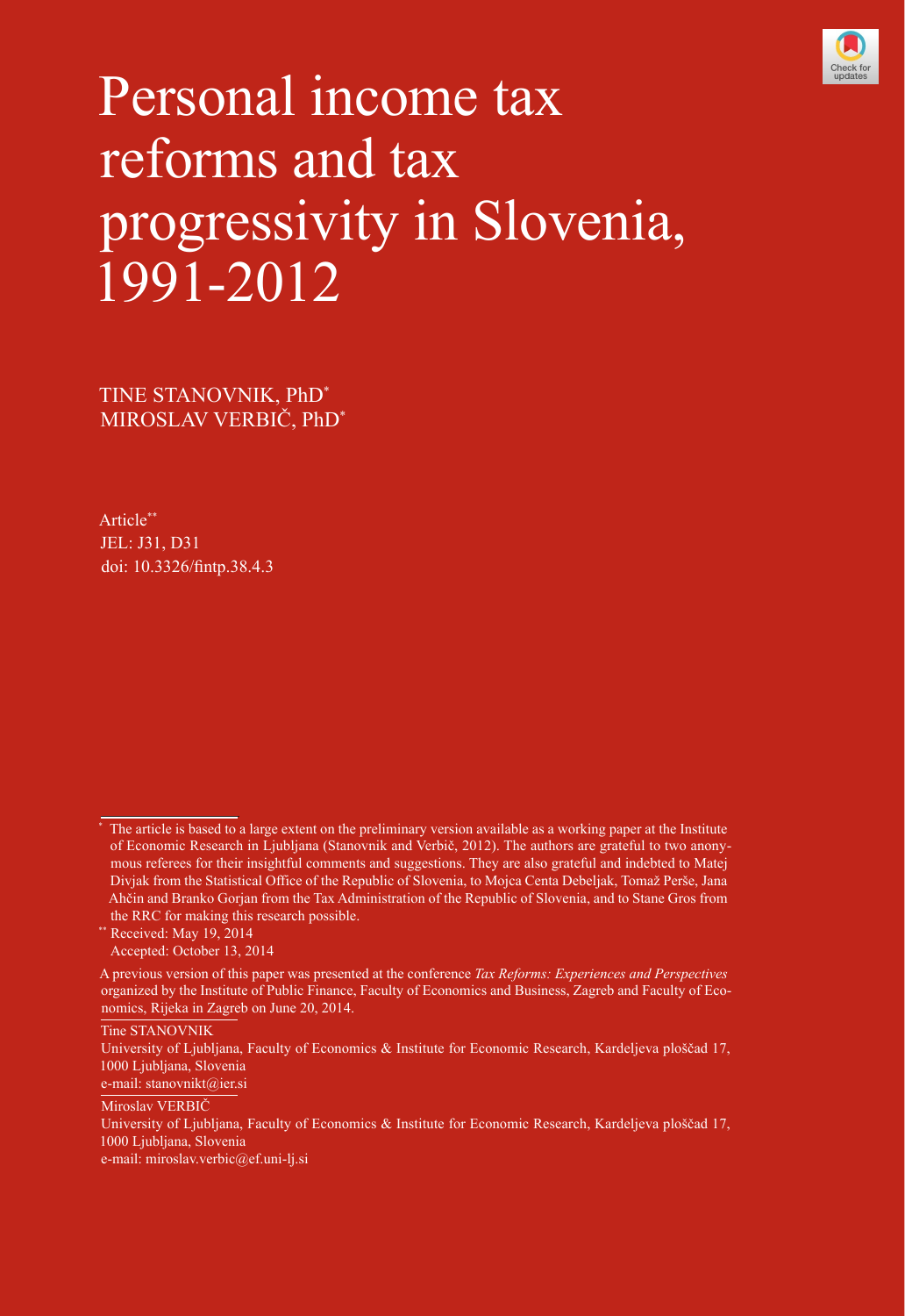## 442 **Abstract**

*Using two different data sets, both derived from the personal income tax files, this paper analyses income inequality and the effects of the personal income tax on after-tax income of employees in Slovenia. It has been shown by using the Kakwani index of progressivity that increases in tax progressivity came in leaps and bounds upon the introduction of new PIT legislation. After the early years of transition (1991-1993), characterized by a large increase in income inequality, the distribution of income has experienced rather small changes; this can be attributed to the introduction of the minimum wage and introduction of a tripartite institution (The Economic and Social Council), responsible for wage negotiations. Inequality of employee's income has even been decreasing since 2005; some of this decrease is due to changes in the tax base, as PIT legislation introduced schedular taxation of capital income in 2005 and differentiated tax allowances in 2008. The share of income accruing to the top 1% of earners has not been increasing, but has been fluctuating, though on a decreasing trend in the last 10 years.*

*Keywords: income inequality, income distribution, earnings, Slovenia*

### **1 INTRODUCTION**

The interest in income inequality is not waning. However, the focus of particular interest has been shifting, as researchers have in recent years devoted much attention to the analysis of the very top of the income distribution, and also by extension of the data series into the distant past. Our analysis does not include "the distant past", but only the period from 1991 onwards. This was the year Slovenia gained independence and introduced its – admittedly short lived – currency, the Slovenian tolar. In 2007, Slovenia joined the eurozone, adopting the euro. The economic and financial crisis hit Slovenia hard, with a large drop in GDP; the growth rates (as published by the Statistical Office and available at www.stat.si) were -7.8% in 2009, 1.2% in 2010, 0.6% in 2011 and 2.6% in 2012. In this sense, the 1991-2012 period was quite eventful. We note that any attempt to extend the analysis further back in time, to cover the pre-1991 period (when Slovenia was a constituent republic of the Yugoslavian federation), would entail insurmountable methodological difficulties. Namely, the socialist system did not recognize the concept of gross income, and there was no personal income tax in the modern sense of the word<sup>1</sup>. Thus, prior to 1991, only summary data on net wages are available.

Our analysis will deal with income inequality in the labour active population, more precisely, of employees. We generally do not use the term "earnings", though more than 95 percent of this income constitutes earnings; a quite small share of income also consists of income from capital. Self-employed persons, persons active in agriculture and other active persons, who do not have employee status, will not be included. Our analysis will take the individual as a statistical unit; we will

 $38(4)441-463(2014)$ FINANCIAL THEORY<br>PRACTICE 38 (4) 441-463 (2014) practice financial theory and

<sup>&</sup>lt;sup>1</sup> Only certain types of income were taxed, i.e. income from contractual work.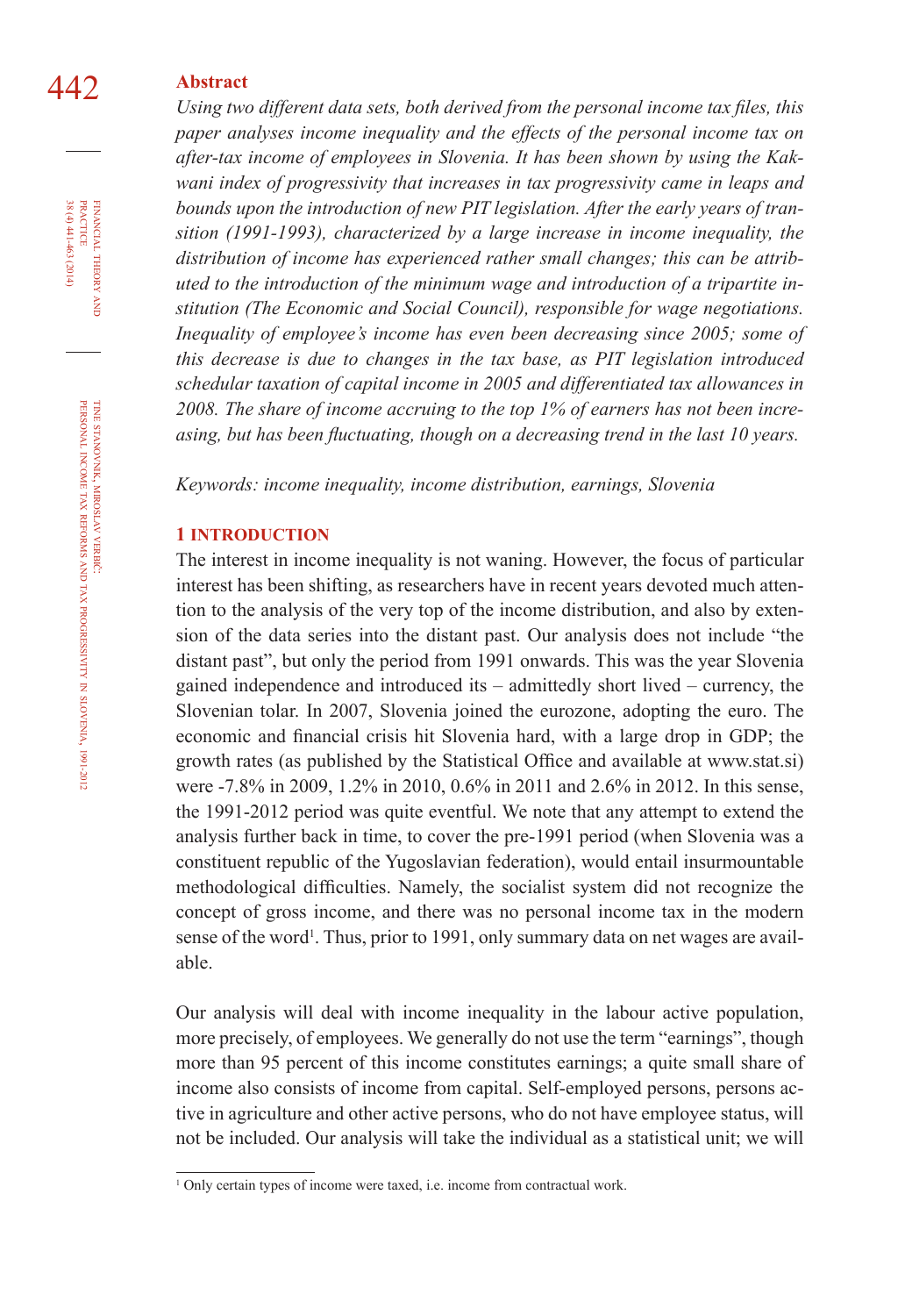not deal with household income. In spite of this "partiality", such an analysis also  $443$ provides an indication of what was happening at the household level, as wages and salaries account for more than 60 per cent of disposable household income. Changes in the distribution of these incomes also provide a good indication of the trend in the distribution of household incomes. As for the "partiality" of our analysis, we can quote Blinder (1993:308), who wrote, referring to the USA data, that "if you want to understand the rise in income inequality in the 1980s, the place to start is with the rise in wage inequality". To which we might add Atkinson's comment (1998:19): "I agree, but one should not stop here". To which we might further add that Atkinson at times "did stop here" and analyzed the distribution of individual earnings in twenty country members of the OECD (Atkinson, 2008).

We have already mentioned the strong research emphasis on the very top of the income distribution. Recent research by Atkinson, Piketty and Saez (2011), Piketty and Saez (2013), Alvaredo et al*.* (2013) has not only presented a comparative and historical perspective of changes at the top of the income distribution in a number of developed countries, but has also provided quite plausible explanations as to why the share of income accruing to the top 1% has increased so dramatically in most English-speaking countries. These authors have shown that the tax system is one of the "culprits", as large decreases in the top marginal tax rates have strongly stimulated managers and executives to bargain for higher remuneration, i.e. the rewards for bargaining efforts have significantly increased. They have shown that this increasing share is simply rent extraction, i.e. it was not caused by increases in the productivity of this group. In fact, this recent research, as well as the best-selling book by Piketty (2013), provides a strong theoretical and empirical "indictment" of the economic and financial elite in these countries, particularly in the USA. Viewed in this international context, and considering the abovementioned research that will doubtlessly have a strong impact on the research agenda for years to come, it is important to analyse and provide plausible explanations for the income inequality dynamics in other countries. These analyses have to be similarly based on high quality data, enabling a thorough analysis of the top of the income distribution. In a sense, the above-cited research provides a broader context for our national research. We also note that our research represents a continuous endeavour, with some results being presented in Stanovnik and Verbič (2005, 2013).

The structure of our analysis is as follows. Section 2 will present both data sources used in our analysis. Section 3 will provide a comparison of average wages from these data sources and from the official source – the Statistical Office of the Republic of Slovenia. In section 4, we will present the structure of gross income of employees: personal income tax (PIT), social security contributions and net income, net income being obtained by subtracting PIT and social security contributions from gross income. The distribution of gross income across income quintiles is presented, as well as the distribution of PIT. We show that the changes in the

38 (4) 441-463 (2014) FINANCIAL THEORY<br>PRACTICE 38 (4) 441-463 (2014) practice financial theory i<br>And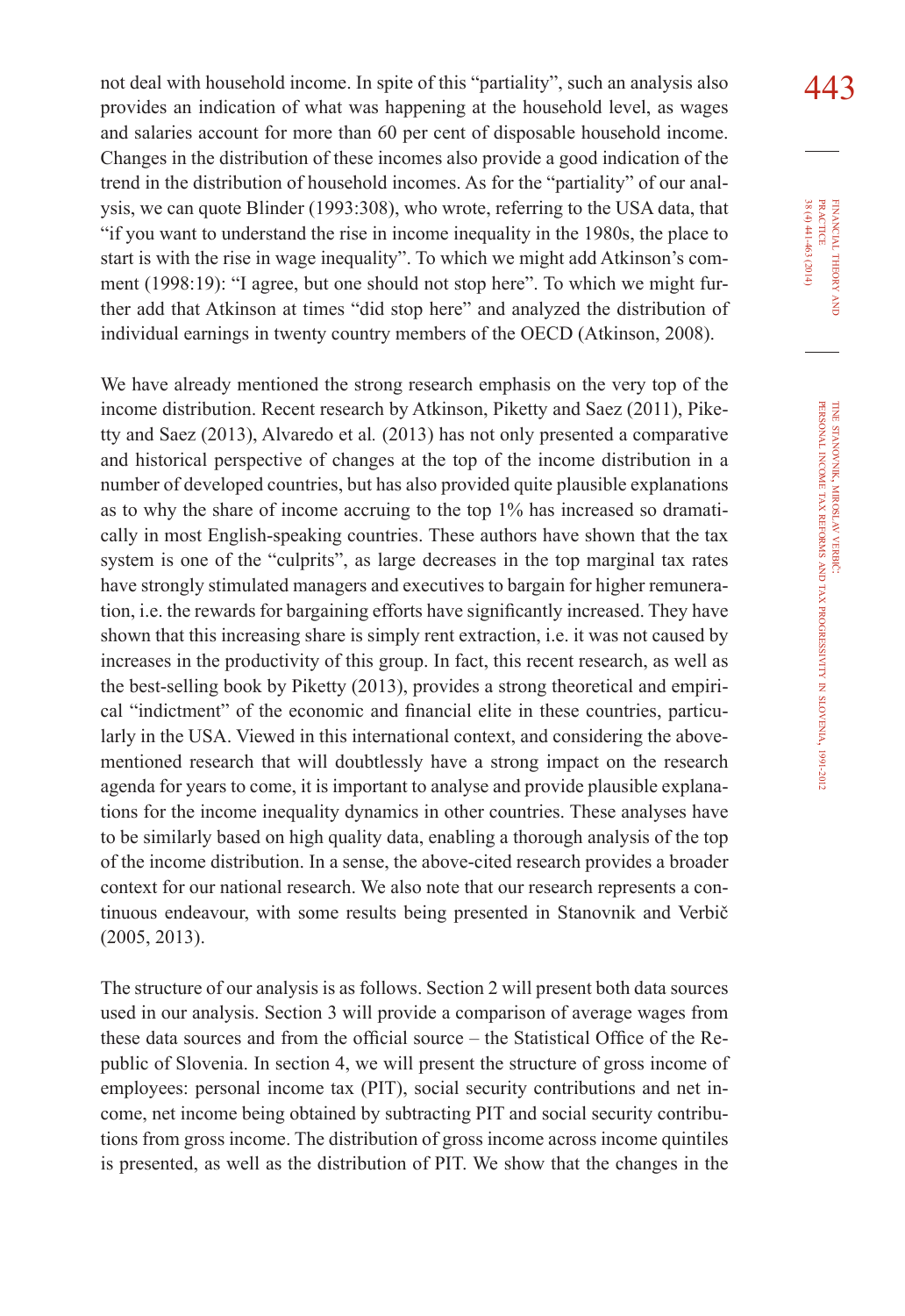444 share of PIT paid, by income quintiles, can clearly be traced to changes in the PIT legislation. This legislation has – through the years – strongly emphasized the lowering of the tax burden for the low-income population. Section 5 is devoted to the analysis of income inequality and the role of the tax system in mitigating the effects of the rise in inequality of the distribution of gross income. Section 6 presents a brief analysis of the dynamics of PIT progressivity, using the Kakwani index as a measure. Section 7 offers some concluding remarks.

### **2 DATA SOURCES**

Our analysis is based on two data sources. Neither of these is available to the general public; they have been acquired (specifically for this research) from the Statistical Office of the Republic of Slovenia (SORS) and the Tax Administration of the Republic of Slovenia (TARS).

### **Data source A**

This data source was obtained from SORS. Using the statistical registry of the labour active population (*Statistični register delovno aktivnega prebivalstva – SRDAP*) and tax file returns from TARS, a population of employees was extracted for each year, satisfying both of the following criteria: (a) employed full-time (meaning that the data in the registry indicate that the person is working at least 36 hours per week), and (b) employed at the same employer throughout the year. The data are delivered in tabular form with 14 income groups. There is differentiation according to the sector of employment (private, public) and gender (male, female), so that there are in effect four tables for each year. The tables include all (itemized) sources of income subject to tax, as well as withheld PIT and employee social security contributions. The tables cover the period from 1993 to 2012.

### **Data source B**

This data source was obtained from TARS. These are actually large random samples extracted from the PIT files, i.e. covering all persons liable for PIT. Each of these annual samples includes about 60,000 taxable persons, representing some 5 per cent of all persons liable for PIT. For the 2005-2012 period, TARS provided an even larger random sample, covering some 10 per cent of persons liable for PIT. Data for each person include the following: age of birth, sex, gross income (for each income source subject to tax), employee social security contributions, withheld PIT and final PIT liability. This data source covers the period from 1991 to 2012.

Both data sources have their "strong" and "weak" selling points. In view of Atkinson's A/B/C classification<sup>2</sup> (Atkinson, 2007; 2008), both sources could be classified in the A group, signifying high quality data. Data source A offers possibilities for comparisons between the public and private sector – something that data

financial

FINANCIAL THEORY<br>PRACTICE  $38(4)441-463(2014)$ 

38 (4) 441-463 (2014) practice

theory and

<sup>2</sup> "An A classification denotes data that are most appropriate, B denotes acceptable, if not ideal, data that may be applied *faute de mieux*, and C denotes data that should not be used" (Atkinson, 2008, p.19). A more detailed description of the classification criteria is presented in the source cited above.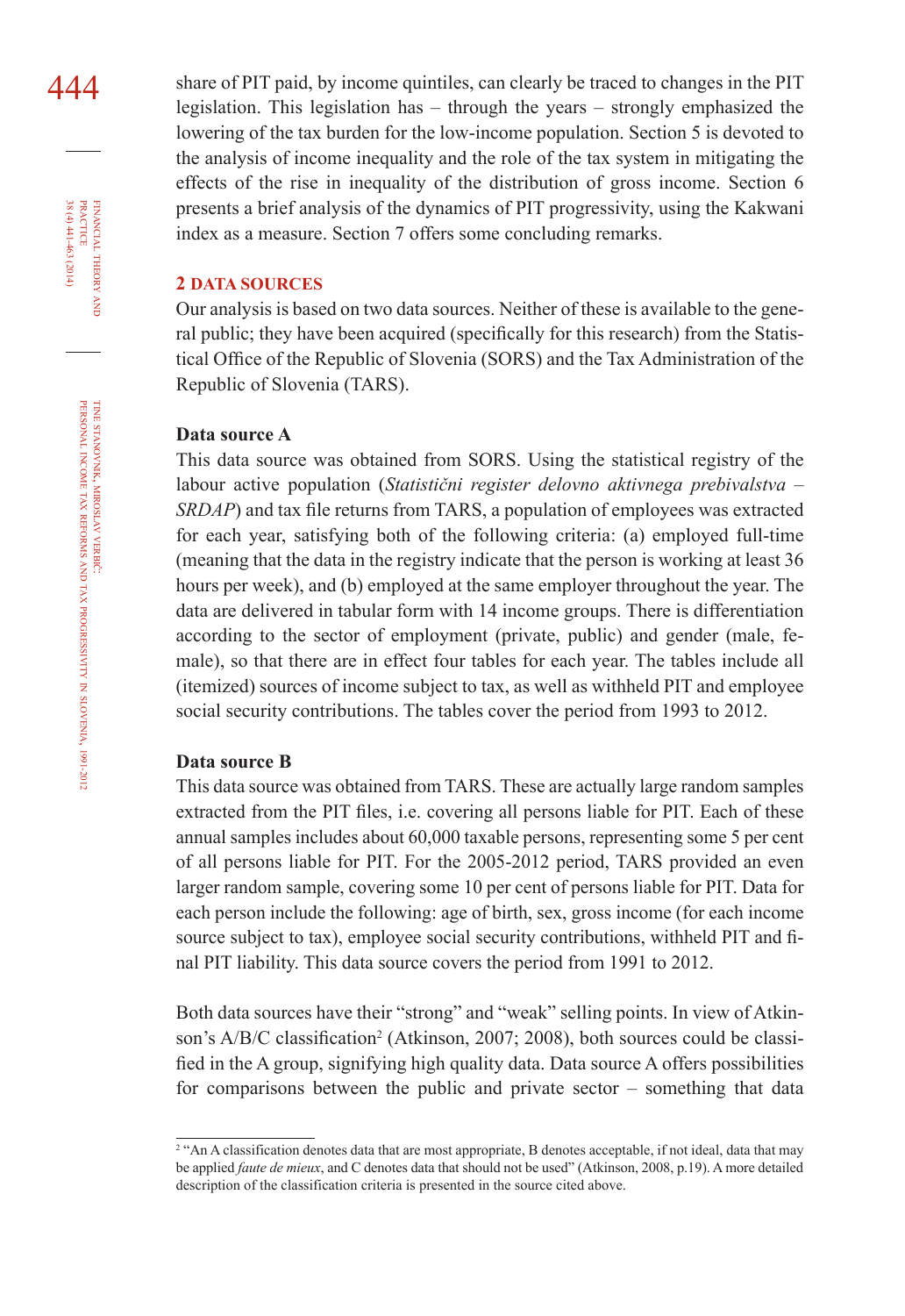source B does not provide. However, data source A starts with 1993, and thus does  $\frac{445}{ }$ not cover the most dramatic early period of transition from a socialist to a market economy. In addition, this data source contains only data on withheld PIT and not data on final PIT liability. In view of the described selection rules, data source A contains a fairly homogeneous population of employees.

As data source B represents a random sample of all persons liable for PIT, employees have to be extracted. Furthermore, there is no information on sector of employment (public, private). Additionally, there is no information on the period within the year, during which the income has been earned; source A solves this problem by including only employees who have worked during the whole year. Thus a person could have earned income only during two months and still be included in the PIT file<sup>3</sup>. Needless to say, his annual income (earned during two months) is low as well as his average monthly income. However, the advantage of this data source is that it starts with 1991 and contains data on the final PIT liability. Furthermore, employees whose annual earnings are less than the personal allowance are not required to file a PIT return and are included neither in data source A nor in data source  $B<sup>4</sup>$ . As data source B is a sample, the estimated values of various indicators are subject to sampling errors; due to the large samples the estimated standard errors of estimates are rather small.

### **3 A COMPARISON OF THE AVERAGE WAGE, BASED ON THE DATA SOURCES AND OFFICIAL STATISTICS**

In this section, we will provide a comparison of the values of the average wage, based on data source A and data source B. In computing the average monthly wage, data source A does not include employees who have: (a) worked part-time, (b) not worked the whole year, and (c) changed their employer in a given year.

What about data source B? We first extracted employees according to the single criterion that wages and/or wage compensations received by the person in a given year must be positive. In previous research (Stanovnik and Verbič, 2005) we extracted employees according to two cumulative criteria: (a) value of wages and/or wage compensations is positive, (b) value of vacation allowance is positive. We have set the second criterion because the vacation allowance is a statutory element of the labour compensation package, with minimum amounts of these vacation allowances being the result of negotiations between the social partners and spelled out in collective agreements<sup>5</sup>. If the worker is employed part-time, he is entitled to

<sup>3</sup> Of course, this person will be included in the PIT file only if gross annual incomes exceed the amount of the general personal allowance. This allowance is in the form of a deduction.

<sup>&</sup>lt;sup>4</sup> The personal allowance has been increasing, with particularly large leaps in 2008 and 2010. Thus, in 2010 a person receiving a minimum wage (throughout the year) would still be liable for PIT, but his PIT liability would amount to only some 110 EUR.

<sup>&</sup>lt;sup>5</sup> There are also strong inducements to disburse only minimum amounts of these vacation allowances. Namely, from 1994 onward amounts of vacation allowance greater than the stipulated minimum amount were subject to corporate income tax. From 1998 onward, values that surpassed the stipulated minimum amount were also subject to social contributions.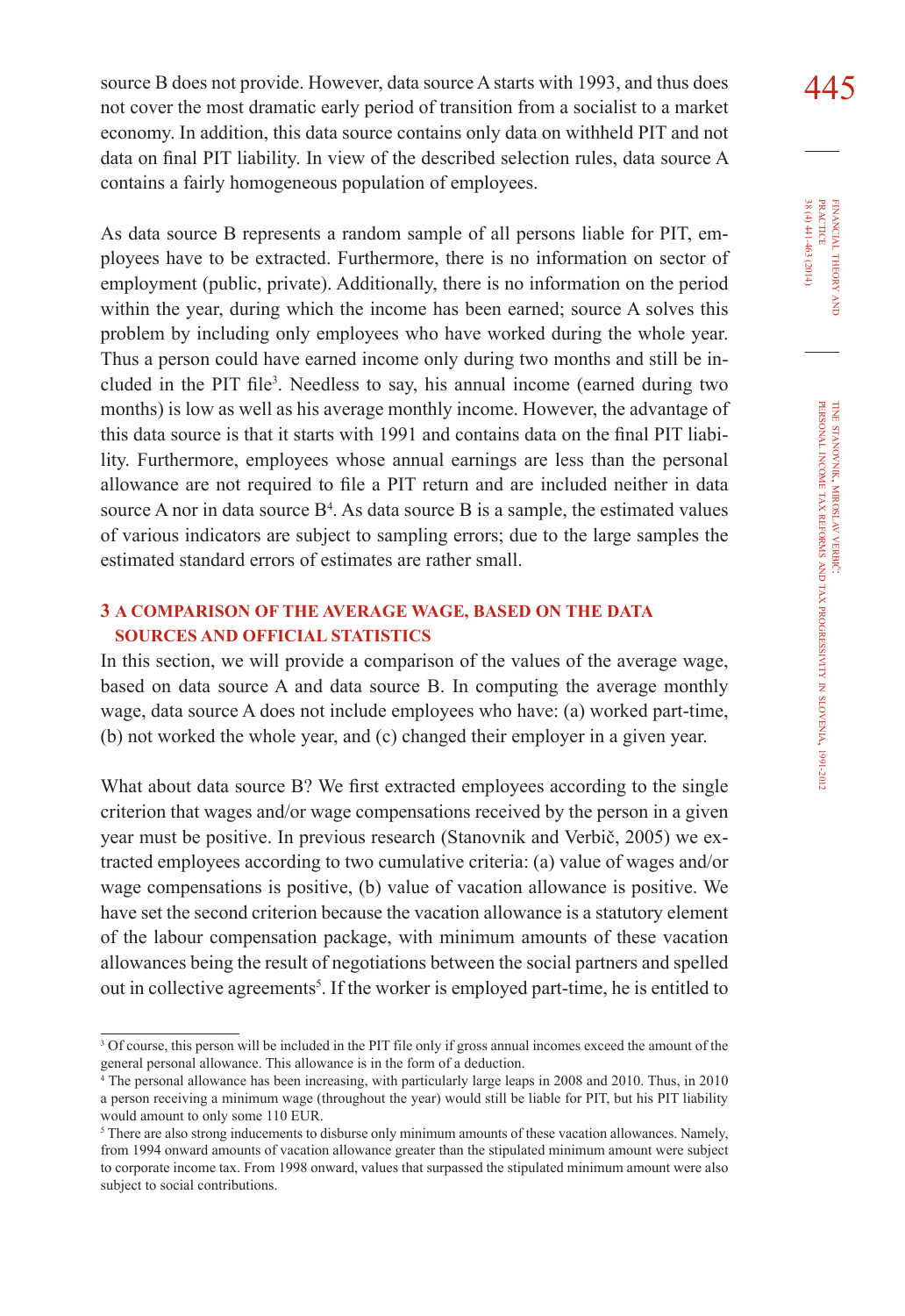receive an appropriate part of the annual vacation allowance<sup>6</sup>. Similarly, if a worker is employed by an employer, e.g. for three months in a year, he is entitled to 3/12 of the minimum amount.

### **Table 1**

*The average monthly wage according to different data sources (in EUR), 1991-2012*

| Year | <b>Statistical Yearbook</b> | Data source A | Data source B |
|------|-----------------------------|---------------|---------------|
| 1991 | 495                         |               | 453           |
| 1992 | 486                         |               | 431           |
| 1993 | 570                         | 586           | 516           |
| 1994 | 621                         | 621           | 545           |
| 1995 | 731                         | 711           | 634           |
| 1996 | 762                         | 729           | 658           |
| 1997 | 800                         | 751           | 682           |
| 1998 | 849                         | 817           | 727           |
| 1999 | 895                         | 860           | 770           |
| 2000 | 935                         | 901           | 808           |
| 2001 | 988                         | 950           | 851           |
| 2002 | 1,041                       | 1,005         | 905           |
| 2003 | 1,083                       | 1,063         | 949           |
| 2004 | 1,120                       | 1,094         | 986           |
| 2005 | 1,157                       | 1,150         | 1,052         |
| 2006 | 1,213                       | 1,213         | 1,116         |
| 2007 | 1,285                       | 1,286         | 1,184         |
| 2008 | 1,391                       | 1,400         | 1,286         |
| 2009 | 1,439                       | 1,478         | 1,319         |
| 2010 | 1,495                       | 1,513         | 1,368         |
| 2011 | 1,525                       | 1,559         | 1,378         |
| 2012 | 1,525                       | 1,559         | 1,396         |

*Source: Statistical Yearbook of the Republic of Slovenia (SORS, 1992-2013); own computations from data sources A and B.*

Regardless of these legal obligations, it appears that numerous employers are in breach of the law and do not disburse vacation allowances to their workers; our estimates indicate that some 10 per cent of all workers do not receive these allowances. Excluding this group of workers from our analysis does not seem warranted, in spite of the fact that their wages are quite low and that – in all likelihood – they are being employed part-time and/or for only several months during the

financial

 $38(4)441-463(2014)$ 

theory FINANCIAL THEORY AND PRACTICE 38 (4) 441-463 (2014) practice

<sup>6</sup> Some categories of part-time workers are entitled to a full vacation allowance. These are workers who are partially disabled and receive part of their wage compensation from the Institute for pension and disability insurance (*Zavod za pokojninsko in invalidsko zavarovanje – ZPIZ*).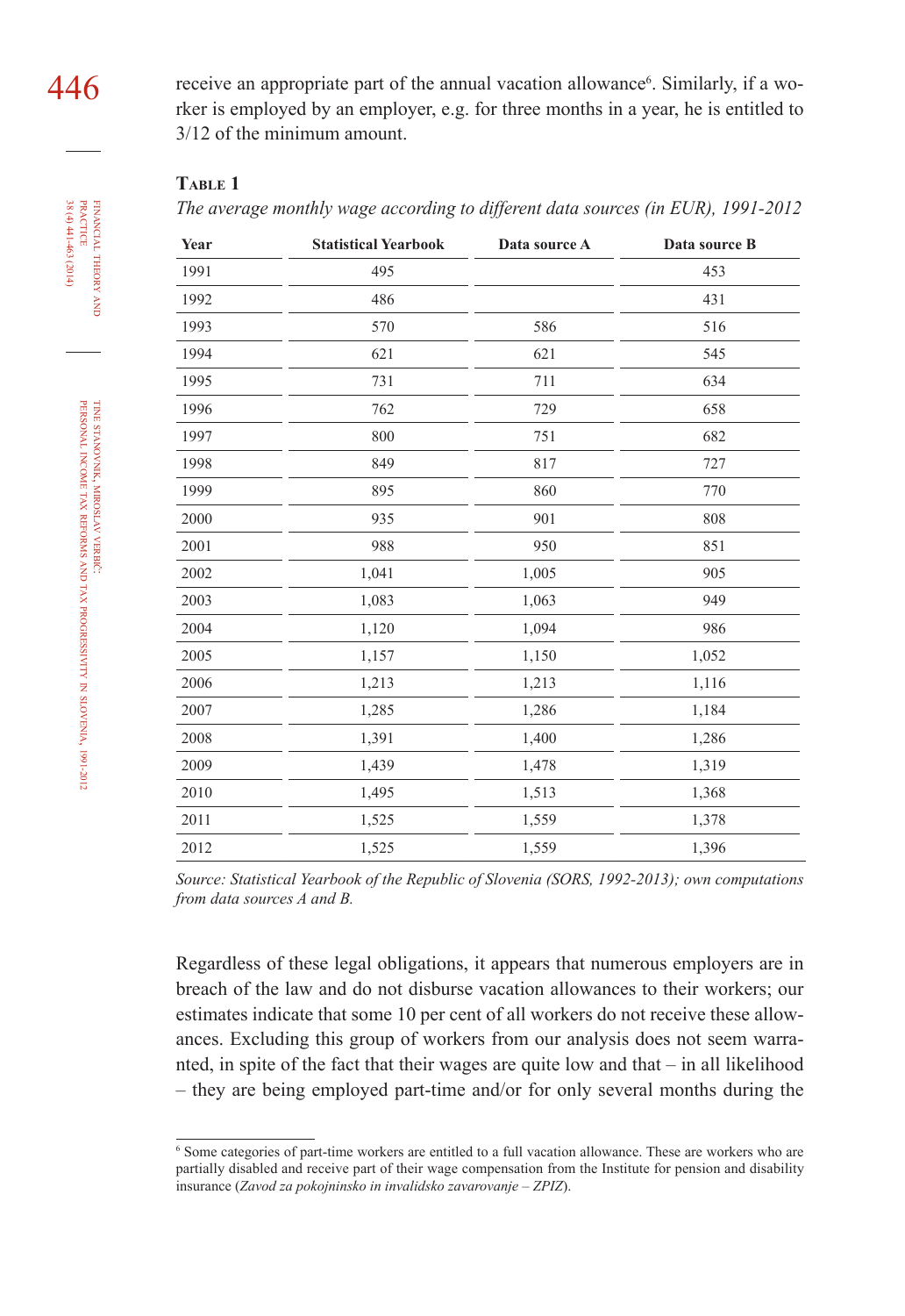447 year. The inclusion of these workers in the computation of the average wage also results in lower estimates of the average wages.

A comparison of wages includes the values of the official average gross monthly wage, published in the Statistical Yearbook of the Republic of Slovenia, with the computed average gross monthly wage from data sources A and B. It must be noted that the official average gross wage is actually being computed on a subset of all employees. Thus, in 1991 employees in private enterprises and employed by the self-employed were not taken into account. The subset was enlarged in 1992, when employees in larger private enterprises (with at least three employees) were included. Since 2005, all employees in private enterprises have been included in the official calculation of the average wage, so that the only excluded group is of employees working for the self-employed<sup>7</sup>. As a rule, these workers have low reported wages, due to the possibilities for payments to be made in cash. Because this group of workers was excluded from the computation of the official average wage, it is not surprising that the official average wage is somewhat higher than the average wage computed from data source A, as seen from table 1.

### **Figure 1**

*The average gross wage (in 2012 prices) in EUR, 1991-2012*





The lowest estimated values of the average wage are according to data source B. Here, the average monthly wage is computed by dividing the annual value of wages (as specified in the PIT tax form) by 12. Since we do not know how many months the person has actually been working, or whether he has been working

In computing the official average wage, all workers in the above stated subset are included. This means the inclusion of workers working part-time or full-time, workers on a permanent or temporary labour contract. A person who worked only two months would have his average wage computed on the basis of these two months.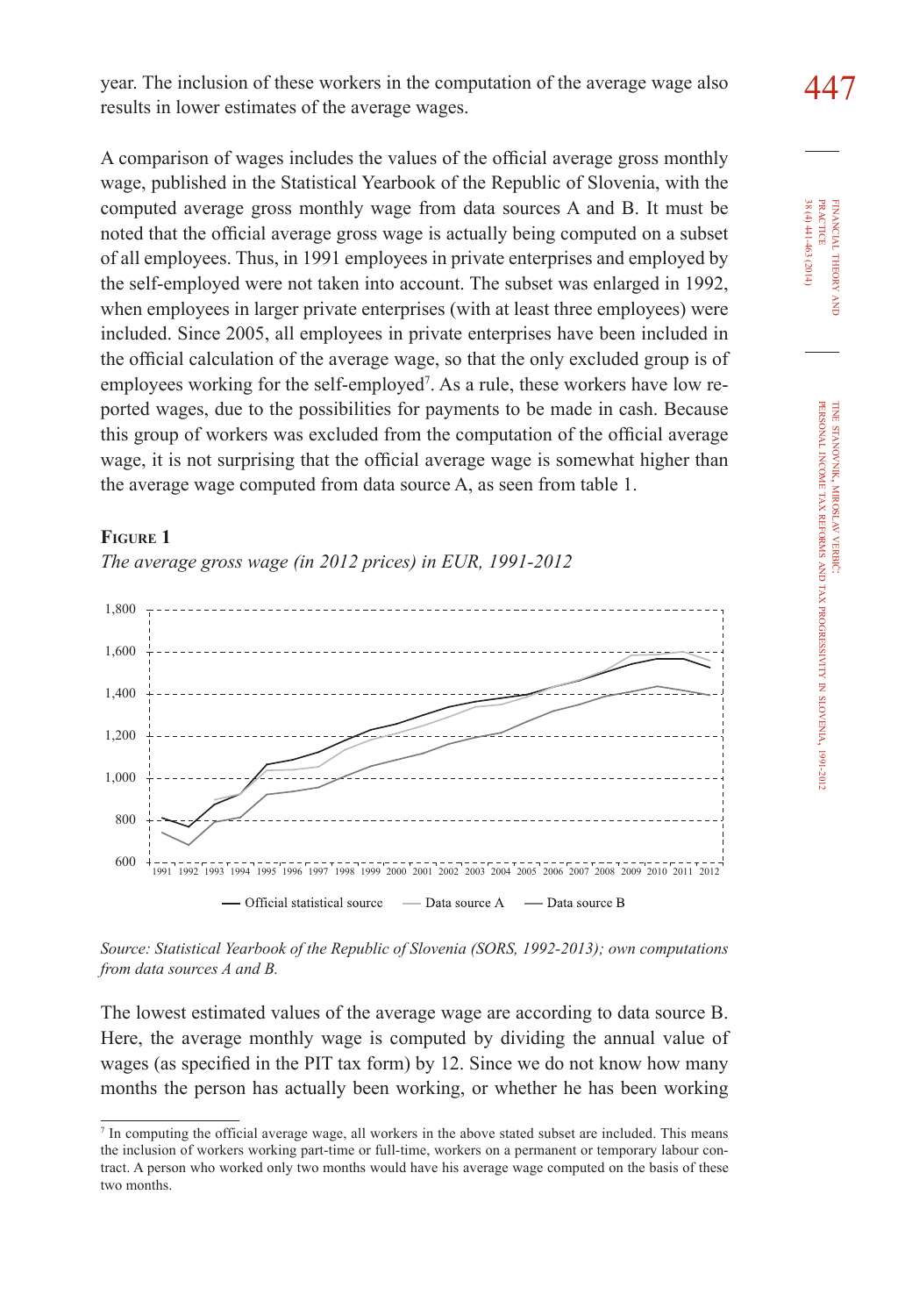448 full-time or part-time, we simply assume that the person has been working fulltime during the year.

> In spite of these differences in the data sets, we can observe from figure 1 a quite consistent trend for the average wage (in real terms) from all the three statistical sources. The average wage has been steadily increasing (in real terms) since 1992, with the economic and financial crisis resulting in a slight decrease in 2011 and 2012.

### **4 THE STRUCTURE OF GROSS INCOME: PIT, EMPLOYEE SOCIAL CONTRIBUTIONS AND NET INCOME**

Though gross incomes of employees were on the increase in the 1992-2010 period, the increase in their net incomes was even more pronounced, as seen from tables 2 and 3, which show an increasing share of net income in the gross income of employees<sup>8</sup>. As data source A does not contain data on final PIT, the actual net income could not be computed. That is why we refer to "net" income, obtained by subtracting withheld PIT and employee social contributions from gross income. This is seen in table 2. Table 3 is based on data source B; here net income is obtained by subtracting actual PIT paid and employee social contributions from gross income.

As seen from table 3, the share of PIT in the gross income of employees decreased from 14.9 per cent in 1991 to 12.3 per cent in 2012, whereas the share of employee social contributions decreased from 22.9 per cent to 20.1 per cent of gross income in the same time period. Both decreasing shares are due to legislative changes<sup>9</sup>. Decreases in the share of PIT occurred in 1994, 2005 and 2007, i.e. the years when new PIT legislation was introduced. A decreasing share of employee social contributions is visible in the first years of transition, up to 1995, caused by the gradual decrease in the statutory employee social contribution rate, from 24.79 per cent in 1992 to 22.10 per cent in 1995.

In order to provide a better basis for comparison, we also computed the share of withheld PIT in gross income of employees from data source B. A comparison with data source A is provided in figure 2, which, again, shows remarkable congruence.

The period since 1991 witnessed not only large aggregate changes in the PIT burden and (in the initial years) changes in employee social contributions, but also changes in the PIT burden across income groups, as can be observed from tables

financial

FINANCIAL THEORY<br>PRACTICE  $38(4)441-463(2014)$ 

38 (4) 441-463 (2014) practice

theory and

Wages account for some 90 per cent of employees' gross income, with vacation allowance accounting for a further 5 per cent.

<sup>9</sup> In principle, the decreasing share of employee social contributions could also have been due to changes in the income composition, say, with an increasing share of income from capital in gross income of employees. This income is not subject to social contributions. However, this was not the case.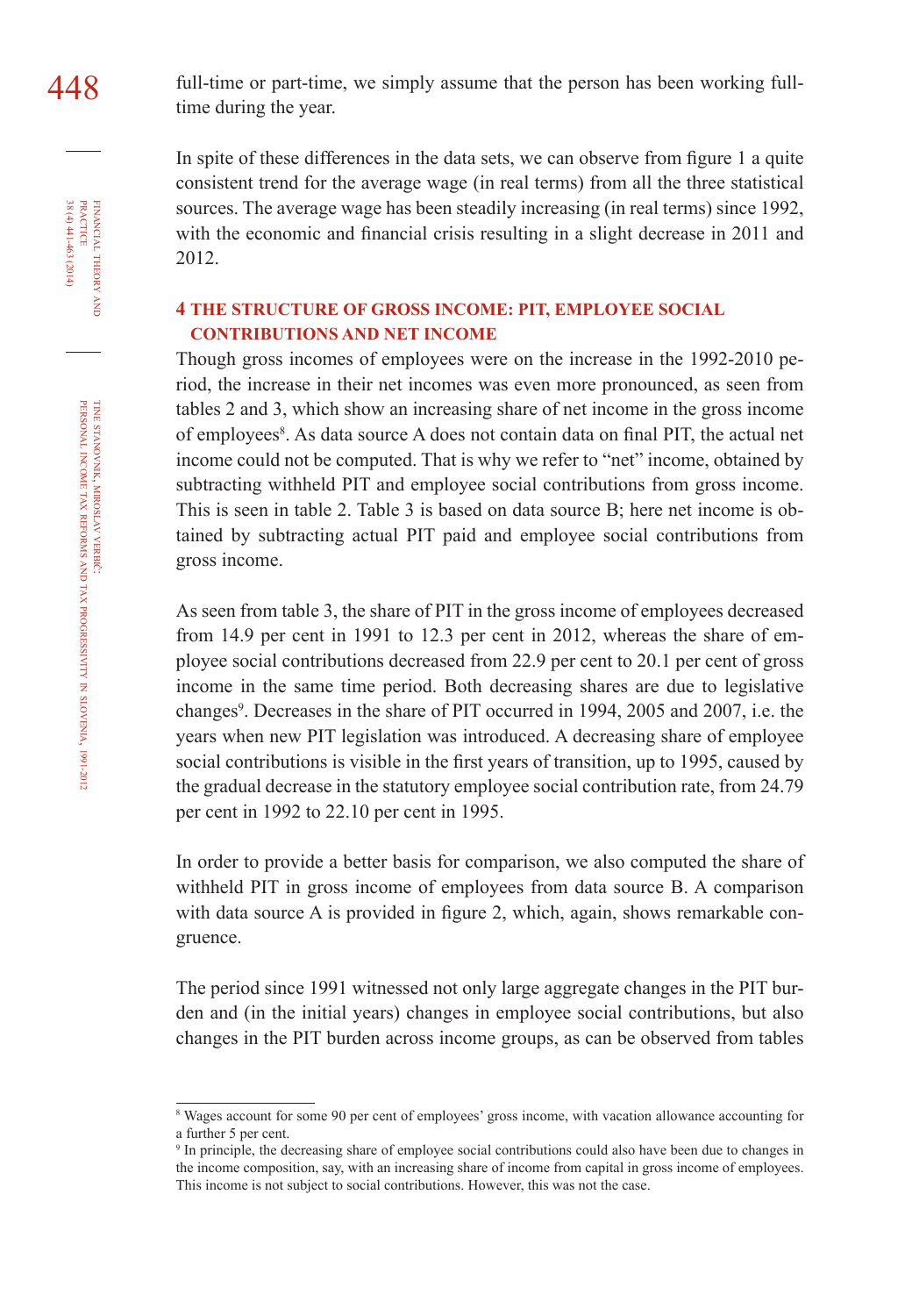4 and 5, with table 4 including only withheld PIT (data source A) and table 5 including final paid PIT (data source B).

Changes in the PIT burden across income groups can occur through several channels: (a) legislative changes in the PIT, which include changes in tax brackets, tax rates and tax reliefs, (b) changes in the income distribution, and (c) indexation rules for tax brackets.

Starting from the third possible cause for changes in the tax burden, i.e. indexation rules, we note that up to 2004, the tax brackets were annually adjusted according to the growth of the average wage. The PIT Act, passed in May 2004 (ZDoh-1, Official Gazette of the Republic of Slovenia 54/2004) changed the indexation rule, so that tax brackets were uprated according to the consumer price index. Such indexation has also been retained by the PIT legislation passed in 2006 (ZDoh-2, Official Gazette of the Republic of Slovenia 117/2006). Thus, a growth of wages higher than the increase in consumer prices would cause a gradual drift of employees into higher tax brackets; this is known as fiscal drag.

### **Table 2**

*Withheld PIT, employee social contributions and "net" income as a share of gross income of employees, data source A*

| Year | <b>Gross income</b> | <b>Withheld PIT</b> | <b>Employee social contributions</b> | "Net" income |
|------|---------------------|---------------------|--------------------------------------|--------------|
| 1993 | 1.000               | 0.140               | 0.218                                | 0.642        |
| 1994 | 1.000               | 0.142               | 0.205                                | 0.654        |
| 1995 | 1.000               | 0.143               | 0.200                                | 0.658        |
| 1996 | 1.000               | 0.146               | 0.198                                | 0.656        |
| 1997 | 1.000               | 0.145               | 0.198                                | 0.657        |
| 1998 | 1.000               | 0.147               | 0.202                                | 0.652        |
| 1999 | 1.000               | 0.148               | 0.202                                | 0.649        |
| 2000 | 1.000               | 0.150               | 0.204                                | 0.647        |
| 2001 | 1.000               | 0.150               | 0.204                                | 0.646        |
| 2002 | 1.000               | 0.151               | 0.204                                | 0.645        |
| 2003 | 1.000               | 0.152               | 0.204                                | 0.644        |
| 2004 | 1.000               | 0.152               | 0.203                                | 0.645        |
| 2005 | 1.000               | 0.142               | 0.201                                | 0.657        |
| 2006 | 1.000               | 0.144               | 0.204                                | 0.653        |
| 2007 | 1.000               | 0.131               | 0.204                                | 0.665        |
| 2008 | 1.000               | 0.134               | 0.204                                | 0.662        |
| 2009 | 1.000               | 0.136               | 0.206                                | 0.658        |
| 2010 | 1.000               | 0.135               | 0.206                                | 0.659        |
| 2011 | 1.000               | 0.137               | 0.204                                | 0.659        |
| 2012 | 1.000               | 0.135               | 0.204                                | 0.662        |

*Note: "Net" income refers to gross income minus withheld PIT minus employee social contributions. Source: Own computations from data source A.*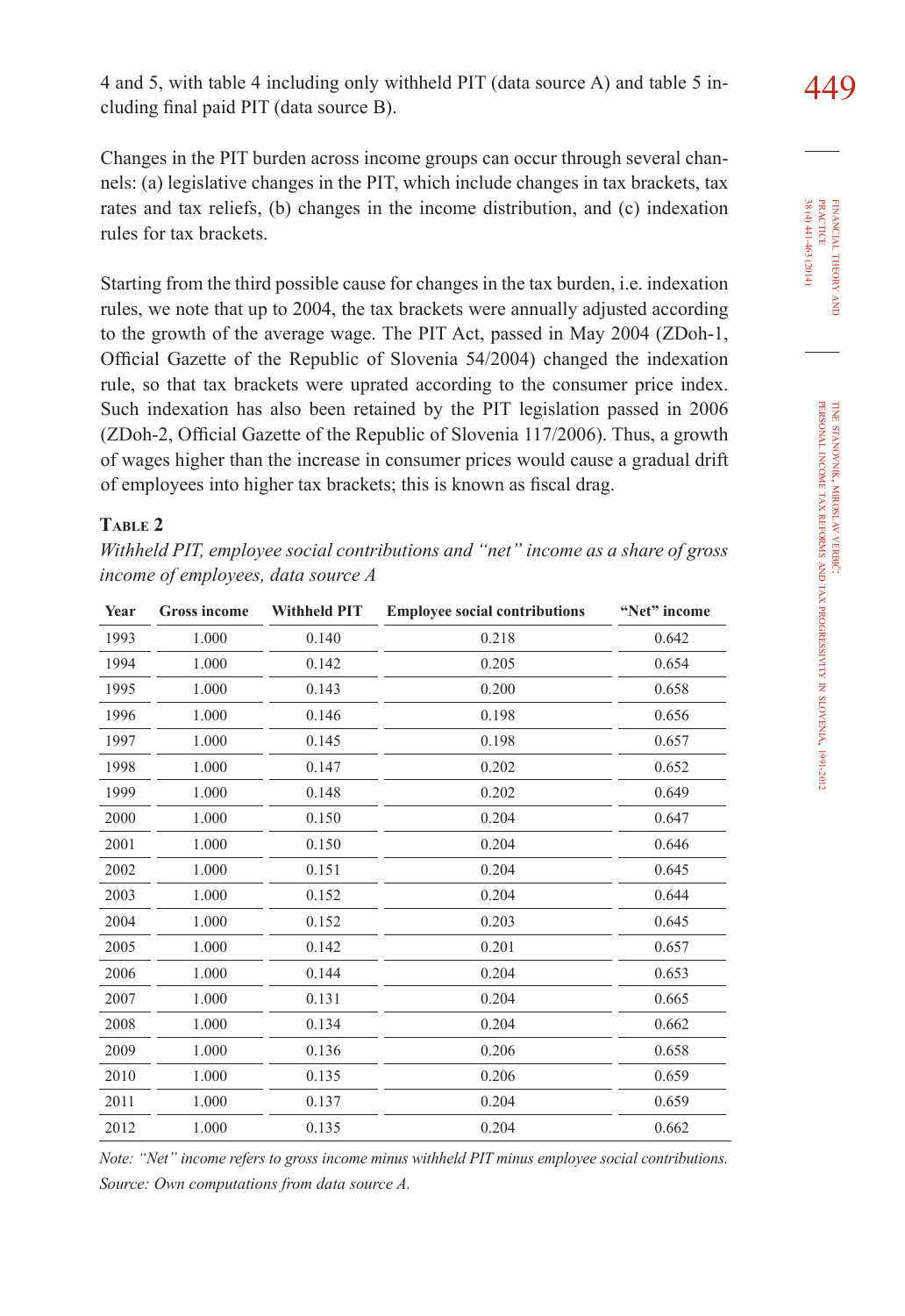# 450 **Table 3**

*PIT, employee social contributions and net income as a share of gross income of employees, data source B*

| Year | <b>Gross income</b> | PIT   | <b>Employee social contributions</b> | Net income |
|------|---------------------|-------|--------------------------------------|------------|
| 1991 | 1.000               | 0.149 | 0.229                                | 0.623      |
| 1992 | 1.000               | 0.146 | 0.226                                | 0.628      |
| 1993 | 1.000               | 0.147 | 0.217                                | 0.636      |
| 1994 | 1.000               | 0.136 | 0.203                                | 0.661      |
| 1995 | 1.000               | 0.139 | 0.197                                | 0.664      |
| 1996 | 1.000               | 0.141 | 0.195                                | 0.664      |
| 1997 | 1.000               | 0.140 | 0.195                                | 0.664      |
| 1998 | 1.000               | 0.138 | 0.199                                | 0.663      |
| 1999 | 1.000               | 0.139 | 0.200                                | 0.661      |
| 2000 | 1.000               | 0.139 | 0.200                                | 0.661      |
| 2001 | 1.000               | 0.138 | 0.202                                | 0.660      |
| 2002 | 1.000               | 0.141 | 0.201                                | 0.658      |
| 2003 | 1.000               | 0.141 | 0.201                                | 0.658      |
| 2004 | 1.000               | 0.143 | 0.201                                | 0.657      |
| 2005 | 1.000               | 0.133 | 0.199                                | 0.668      |
| 2006 | 1.000               | 0.133 | 0.201                                | 0.665      |
| 2007 | 1.000               | 0.126 | 0.201                                | 0.673      |
| 2008 | 1.000               | 0.128 | 0.201                                | 0.672      |
| 2009 | 1.000               | 0.126 | 0.203                                | 0.671      |
| 2010 | 1.000               | 0.125 | 0.202                                | 0.673      |
| 2011 | 1.000               | 0.124 | 0.201                                | 0.675      |
| 2012 | 1.000               | 0.123 | 0.201                                | 0.676      |

*Source: Own computations from data source B.*

### **Figure 2**

*The share of withheld PIT in gross income of employees, 1991-2012*



*Source: Own computations from data sources A and B.*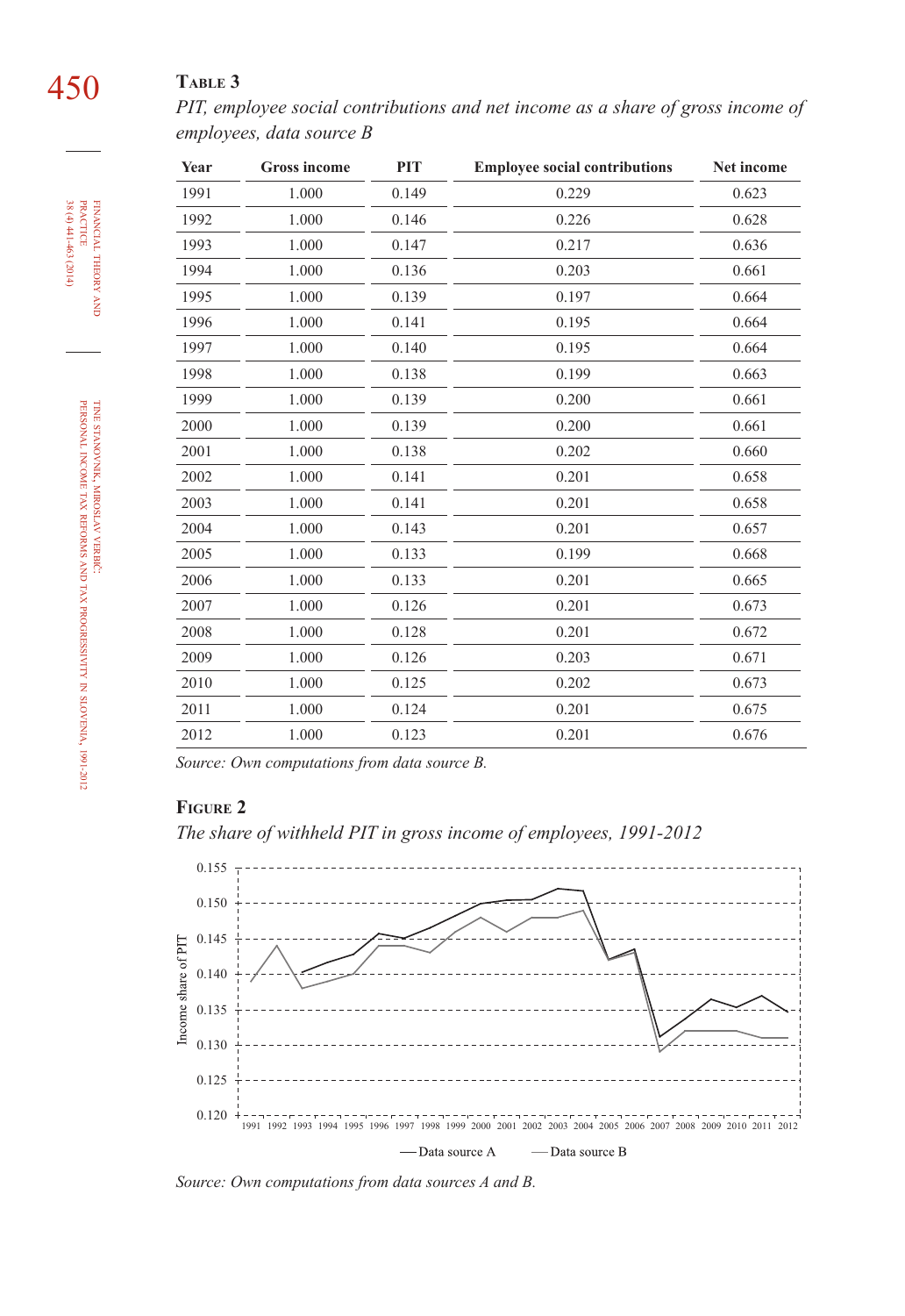451 **Table 4** *The structure of withheld PIT across income quintile groups, data source A*

| Year | Lowest 20% | Quintile groups 2 to 4 | Highest 20% | Top $5%$ | <b>Top 1%</b> |
|------|------------|------------------------|-------------|----------|---------------|
| 1993 | 7.33       | 45.64                  | 47.03       | 21.03    | 7.34          |
| 1994 | 5.56       | 41.36                  | 53.08       | 26.00    | 9.58          |
| 1995 | 5.48       | 40.61                  | 53.91       | 26.55    | 9.58          |
| 1996 | 5.55       | 40.15                  | 54.30       | 26.87    | 9.76          |
| 1997 | 5.44       | 39.92                  | 54.63       | 27.22    | 10.00         |
| 1998 | 5.47       | 39.36                  | 55.17       | 27.70    | 10.64         |
| 1999 | 5.33       | 38.82                  | 55.85       | 28.13    | 10.78         |
| 2000 | 5.34       | 39.19                  | 55.47       | 27.81    | 10.72         |
| 2001 | 5.42       | 38.85                  | 55.73       | 27.67    | 10.66         |
| 2002 | 5.51       | 39.22                  | 55.27       | 27.12    | 10.59         |
| 2003 | 5.49       | 39.08                  | 55.43       | 26.86    | 10.45         |
| 2004 | 5.69       | 39.12                  | 55.18       | 26.48    | 10.34         |
| 2005 | 4.67       | 37.73                  | 57.60       | 27.94    | 11.06         |
| 2006 | 4.65       | 38.45                  | 56.91       | 27.11    | 10.59         |
| 2007 | 4.85       | 37.38                  | 57.77       | 28.78    | 11.47         |
| 2008 | 4.33       | 38.00                  | 57.66       | 28.35    | 10.92         |
| 2009 | 4.06       | 39.17                  | 56.77       | 27.34    | 10.12         |
| 2010 | 4.21       | 38.97                  | 56.81       | 27.07    | 9.80          |
| 2011 | 4.26       | 40.15                  | 55.60       | 26.42    | 9.65          |
| 2012 | 4.56       | 40.54                  | 54.90       | 26.15    | 9.60          |

*Source: Own computations from data source A.*

Changes in the income distribution can also cause changes in the relative tax burden. Thus, the rapid increase in income inequality in 1992 and 1993 resulted in a visible increase in the share of PIT paid by the highest quintile group.

However, there is no doubt that the largest changes in the shares of PIT paid across income groups were due to legislative changes. A "quantum leap" occurred in 1994, when the new PIT legislation entered into force (ZDoh, Official Gazette of the Republic of Slovenia 71/93). This PIT legislation introduced significant changes in the tax brackets and tax rates. However, of particular importance was the introduction of a personal allowance, amounting to 11 per cent of the average national annual wage. Thus, the tax burden of low-income groups decreased, whereas the burden for higher income groups increased.

A further large decrease in the relative tax burden of low-income groups occurred with the passage of the *Law on extraordinary decrease of tax liability* (ZIZDO), passed in May 2000 (Official Gazette of the Republic of Slovenia 44/2000). This law had a retroactive effect for PIT liability for the year 1999, and was also applied financial

FINANCIAL THEORY PRACTICE 38 (4) 441-463 (2014)

38 (4) 441-463 (2014) practice

theory and **z** 

tine

personal

income tax reforms and tax stanovnik, miroslav

verbič:

progressivity

slovenia, 1991-2012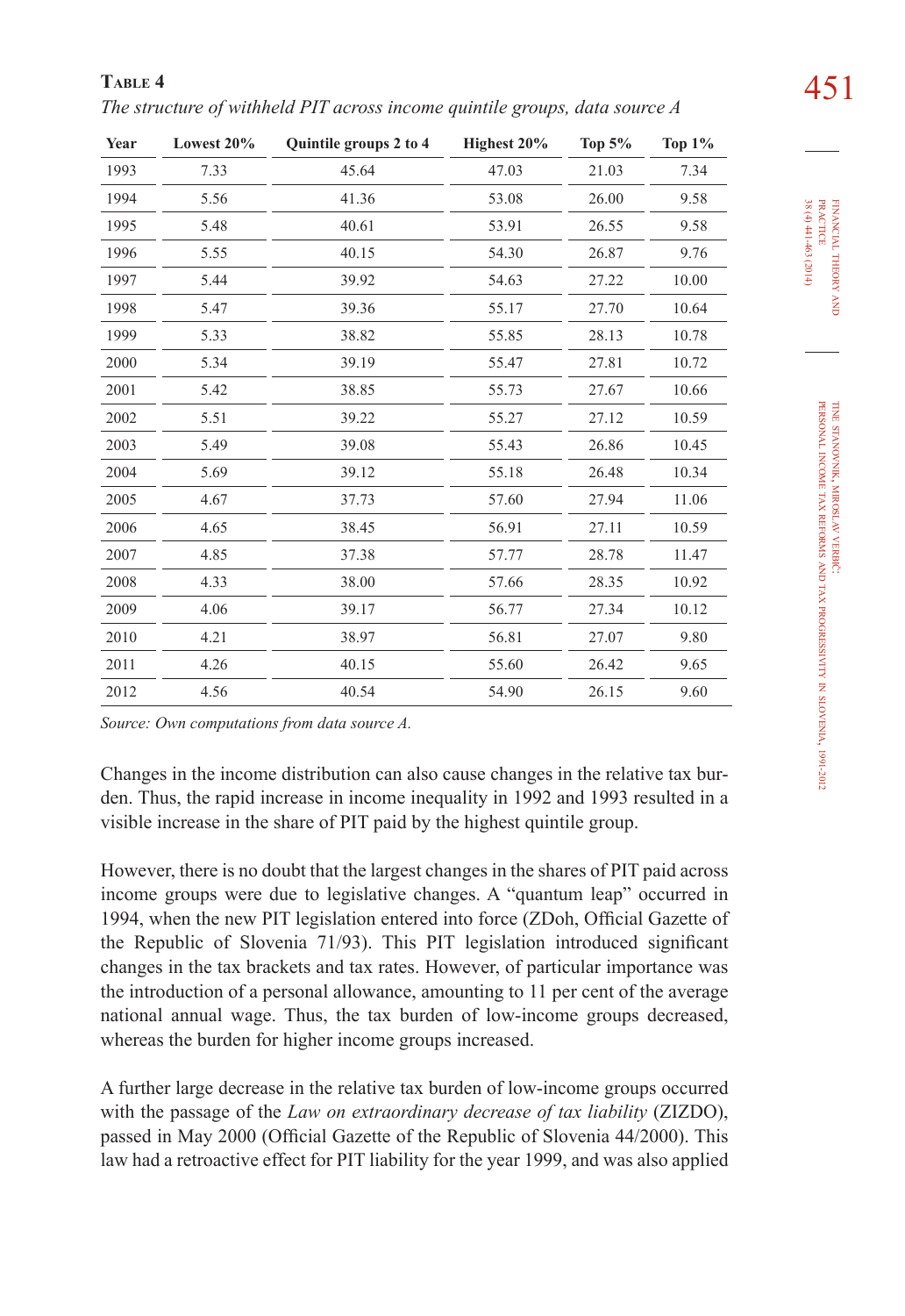452 for the tax year 2000. It prescribed lower tax liabilities for low-income groups: this was a pre-election manoeuvre by the government of Dr Janez Drnovšek. As this law was of limited duration, and as the elections were won by the party of Dr Janez Drnovšek, there was no strong motivation to extend the law's validity. Thus, in 2001 the relative tax burden of the low-income group (bottom quintile group) returned to its pre-1999 value. Further changes occurred in 2005, when new PIT legislation (ZDoh-1) entered into force; this caused a sizeable increase in the personal allowance. The frenzy continued toward the end of 2005 with the introduction of schedular taxation of most forms of income from capital (Official Gazette of the Republic of Slovenia 115/2005). Interest income, dividends and capital gains were henceforth taxed with a final withholding tax amounting to 20 per cent, and since 2006, these incomes are not included in the PIT tax form.

### **Table 5**

*The structure of paid PIT across income quintile groups, data source B*

| Year | Lowest 20% | Quintile groups 2 to 4 | Highest 20% | Top $5%$ | Top $1\%$ |
|------|------------|------------------------|-------------|----------|-----------|
| 1991 | 6.61       | 49.36                  | 44.03       | 19.01    | 6.99      |
| 1992 | 5.60       | 47.54                  | 46.86       | 21.62    | 8.28      |
| 1993 | 5.26       | 46.73                  | 48.01       | 22.31    | 8.37      |
| 1994 | 2.31       | 39.67                  | 58.02       | 29.48    | 11.70     |
| 1995 | 2.37       | 39.30                  | 58.33       | 29.50    | 11.23     |
| 1996 | 2.43       | 38.15                  | 59.42       | 30.51    | 12.03     |
| 1997 | 2.37       | 37.71                  | 59.93       | 31.29    | 12.38     |
| 1998 | 2.43       | 37.34                  | 60.23       | 31.66    | 13.18     |
| 1999 | 1.10       | 36.71                  | 62.19       | 33.12    | 13.51     |
| 2000 | 1.01       | 36.49                  | 62.49       | 33.54    | 14.29     |
| 2001 | 2.30       | 36.97                  | 60.74       | 31.25    | 12.55     |
| 2002 | 2.28       | 36.46                  | 61.26       | 31.75    | 12.89     |
| 2003 | 2.31       | 36.85                  | 60.84       | 31.32    | 13.06     |
| 2004 | 2.34       | 36.58                  | 61.08       | 31.91    | 13.49     |
| 2005 | 1.55       | 34.42                  | 64.02       | 33.52    | 14.08     |
| 2006 | 1.74       | 35.19                  | 63.07       | 32.50    | 13.70     |
| 2007 | 2.01       | 34.86                  | 63.14       | 33.44    | 13.33     |
| 2008 | 0.86       | 35.01                  | 64.13       | 33.95    | 13.63     |
| 2009 | 0.72       | 35.23                  | 64.04       | 33.12    | 13.01     |
| 2010 | 0.37       | 34.81                  | 64.82       | 33.73    | 13.27     |
| 2011 | 0.51       | 36.11                  | 63.39       | 32.14    | 12.09     |
| 2012 | 0.47       | 35.87                  | 63.67       | 32.52    | 12.63     |

*Source: Own computations from data source B.*

In 2007, a new PIT Act (ZDoh-2) entered into force (Official Gazette of the Republic of Slovenia 117/2006). It simplified the system by reducing the number of tax brackets from five to three and reduced the top marginal rate from 50 to 41 per cent. Legislative changes continued, and in the beginning of 2008 (Official Ga-

financial

FINANCIAL THEORY PRACTICE  $38(4)441-463(2014)$ 

38 (4) 441-463 (2014) practice

theory and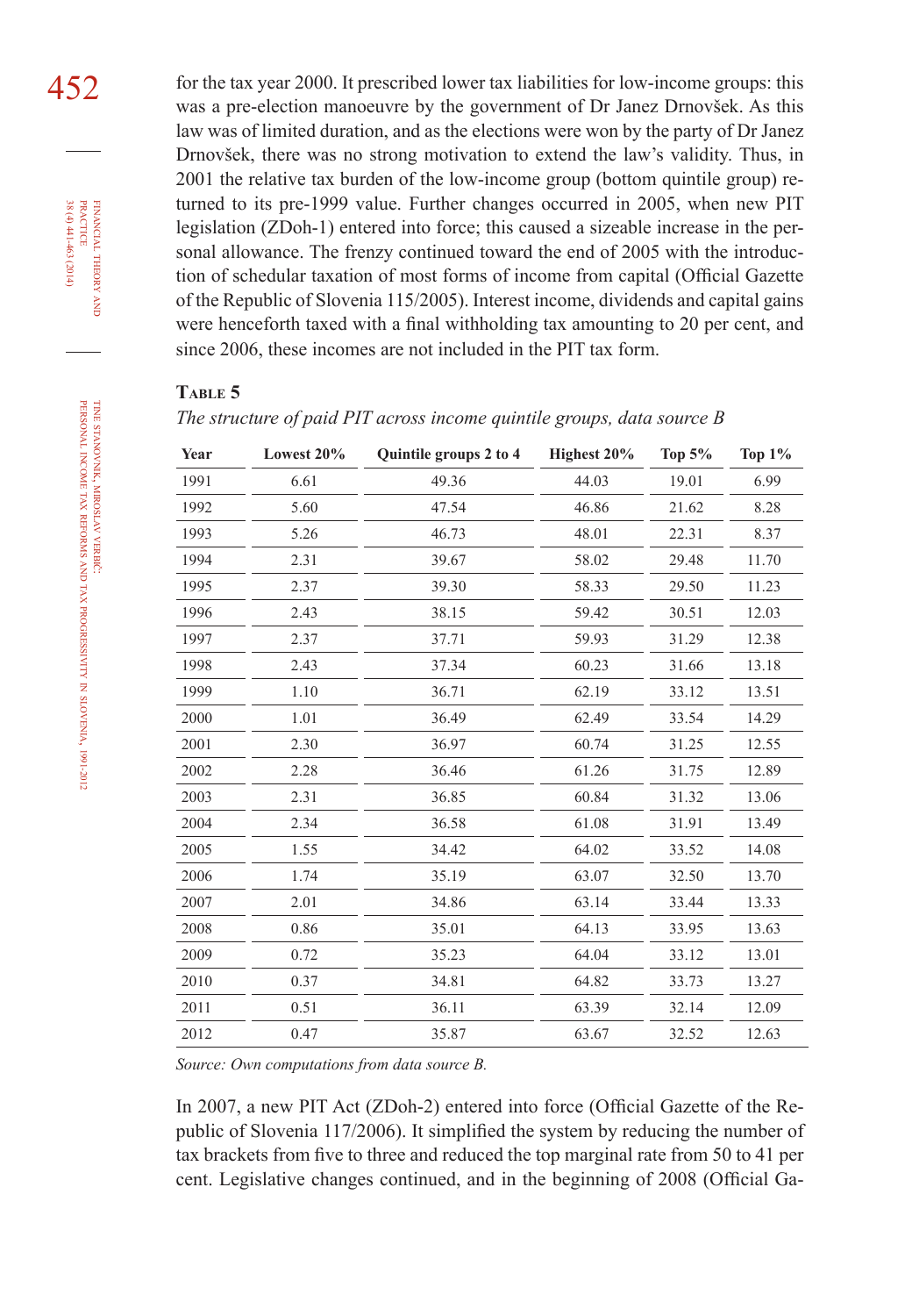zette of the Republic of Slovenia 10/2008) important changes were introduced,  $\sqrt{453}$ with a differentiated personal allowance; the higher the income, the lower the personal allowance<sup>10</sup>. Quite possibly, the rationale for such a "bizarre" tax allowance, unknown in fiscal doctrine, was the approaching parliamentary elections. Of course, the relative tax burden of the low-income group (bottom quintile group) experienced a further decrease (see also Majcen et al., 2009; Čok, Urban and Verbič, 2013). It is amazing that diminution of the already low tax burden of the low-income groups did not stop here, and in 2010 legislation was passed (Official Gazette of the Republic of Slovenia 13/2010) which significantly increased the tax allowance for the lowest income group. To sum up, the share of PIT paid by these income groups in Slovenia is now at a historic low.

### **5 INCOME INEQUALITY**

Tables 6 and 7 present the distribution of income (of employees) across quintile groups, with table 6 referring to data source A and table 7 to data source B. In both tables, we further divide the top quintile group into the top 5% and top 1% of employees.

Both tables show that the share accruing to the bottom income quintile group has not changed by much, and income share of quintile groups 2 to 4 has somewhat decreased. The share accruing to the top income quintile group has slightly increased. However, these assertions depend on the base year of comparison. If we discard the first three years of transition, i.e. the 1991-1993 period, the changes in the distribution of income are rather small. However, both data sources (A and B) do show some changes at the top of the income distribution. According to data source A, the share of total gross income accruing to the top income quintile group gradually increased in the 1993-1999 period. After that, it was on a declining trend, so that the overall income share of the top quintile group increased by only 0.81 percentage points in the 1993-2012 period. The income share of the top 1 percent increased by 0.32 percentage points in this time period.

A similar trend can be discerned from table 7, which shows the distribution of income of employees according to data source B. According to this data source, the income share of the upper quintile group increased in the 1993-2000 period, followed by declining trend, so that the income share of this income group increased by only 0.83 in the 1993-2012 time period. Similarly, the increases in the income share accruing to the top 1 percent were also small, the overall increase in the 1993-2012 period being only 0.37 percentage points.

Tables 8 and 9 provide summary measures of income inequality, based on data source A and data source B, respectively. We observe that the Gini coefficient based on data source B is consistently higher than the Gini coefficient based on

<sup>10</sup> Taxpayers with an annual gross income up to 6,800 EUR were entitled to a personal allowance (deduction) of 4,959.60 EUR. Taxpayers with an annual gross income from 6,801 to 9,000 were entitled to a personal allowance of 3,959.60 EUR, whereas taxpayers with an annual gross income greater than 9,001 EUR were entitled to a personal allowance amounting to 2,959.60 EUR.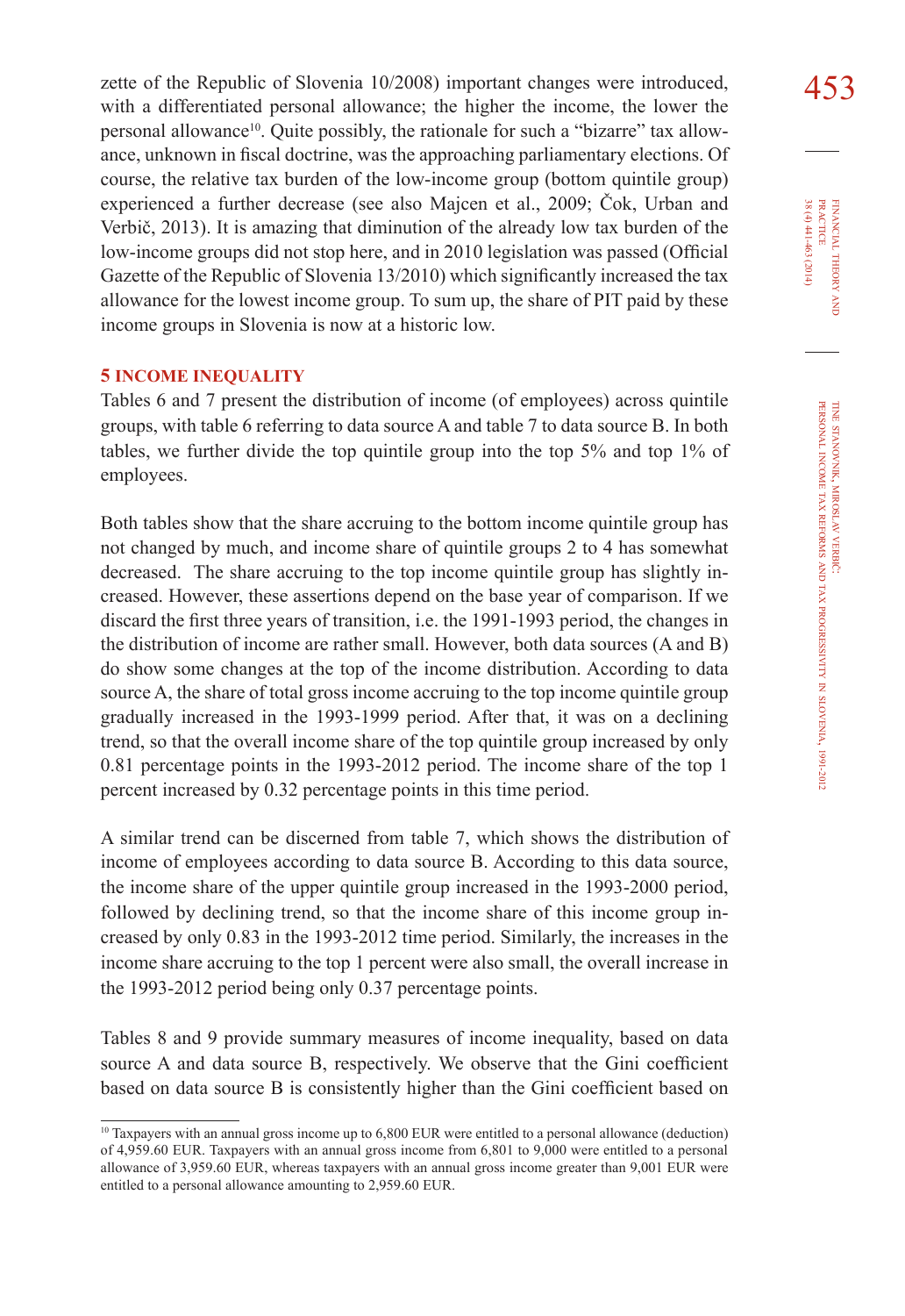data source A (see also figure 3). This is not surprising, as data source B contains a more heterogeneous group of employees, many of whom have low wages. The narrative of both tables is similar; the Gini coefficient peaked in the late  $1990s<sup>11</sup>$ , followed by a declining trend during the 2000s.

### **Table 6**

*The structure of gross income of employees, by income quintile groups, data source A*

| Year | Lowest 20% | Quintile groups 2 to 4 | Highest 20% | Top $5%$ | Top $1\%$ |
|------|------------|------------------------|-------------|----------|-----------|
| 1993 | 9.60       | 52.27                  | 38.13       | 14.83    | 4.69      |
| 1994 | 9.66       | 51.65                  | 38.69       | 15.76    | 5.09      |
| 1995 | 9.33       | 51.40                  | 39.27       | 16.05    | 5.08      |
| 1996 | 9.34       | 51.00                  | 39.66       | 16.37    | 5.27      |
| 1997 | 9.16       | 51.02                  | 39.82       | 16.50    | 5.35      |
| 1998 | 9.21       | 50.58                  | 40.21       | 16.82    | 5.66      |
| 1999 | 9.01       | 50.18                  | 40.81       | 17.24    | 5.84      |
| 2000 | 9.06       | 50.27                  | 40.67       | 17.05    | 5.76      |
| 2001 | 9.16       | 49.93                  | 40.91       | 17.03    | 5.75      |
| 2002 | 9.25       | 50.12                  | 40.63       | 16.73    | 5.69      |
| 2003 | 9.23       | 49.90                  | 40.87       | 16.75    | 5.70      |
| 2004 | 9.42       | 49.73                  | 40.85       | 16.69    | 5.72      |
| 2005 | 9.44       | 49.79                  | 40.77       | 16.63    | 5.81      |
| 2006 | 9.48       | 50.15                  | 40.37       | 16.13    | 5.43      |
| 2007 | 9.34       | 50.08                  | 40.59       | 16.45    | 5.75      |
| 2008 | 9.21       | 50.27                  | 40.51       | 16.35    | 5.58      |
| 2009 | 9.00       | 50.79                  | 40.21       | 16.03    | 5.30      |
| 2010 | 9.60       | 50.49                  | 39.91       | 15.78    | 5.11      |
| 2011 | 9.77       | 50.87                  | 39.37       | 15.58    | 5.09      |
| 2012 | 10.03      | 51.03                  | 38.94       | 15.37    | 5.01      |

*Source: Own computations from data source A.*

What is the explanation for the large increase in the value of the Gini coefficient in the early 1990s, i.e. in the 1991-1993 period? There is little doubt that wage compression and "egalitarianism" of the socialist and self-management period "broke loose" in these early years, resulting in a significant increase in wage dispersion. This increase can be ascribed also to the poorly regulated (or rather unregulated) institutional setting, so characteristic for the early transition period in many Central and Eastern European countries. Mechanisms for negotiations between social partners were introduced in 1994 – with the formation of the Economic and Social Council, a tripartite body comprising trade union organisations, employer organizations and the government<sup>12</sup> (Štoka-Debevec, 1997:176). An

454

and

<sup>11</sup> We do not have a satisfactory explanation for the increase in income inequality in the late 1990s.

<sup>&</sup>lt;sup>12</sup> Perhaps one could use the term "re-introduced", as the trade unions had a very important role in the socialist and self-managed period.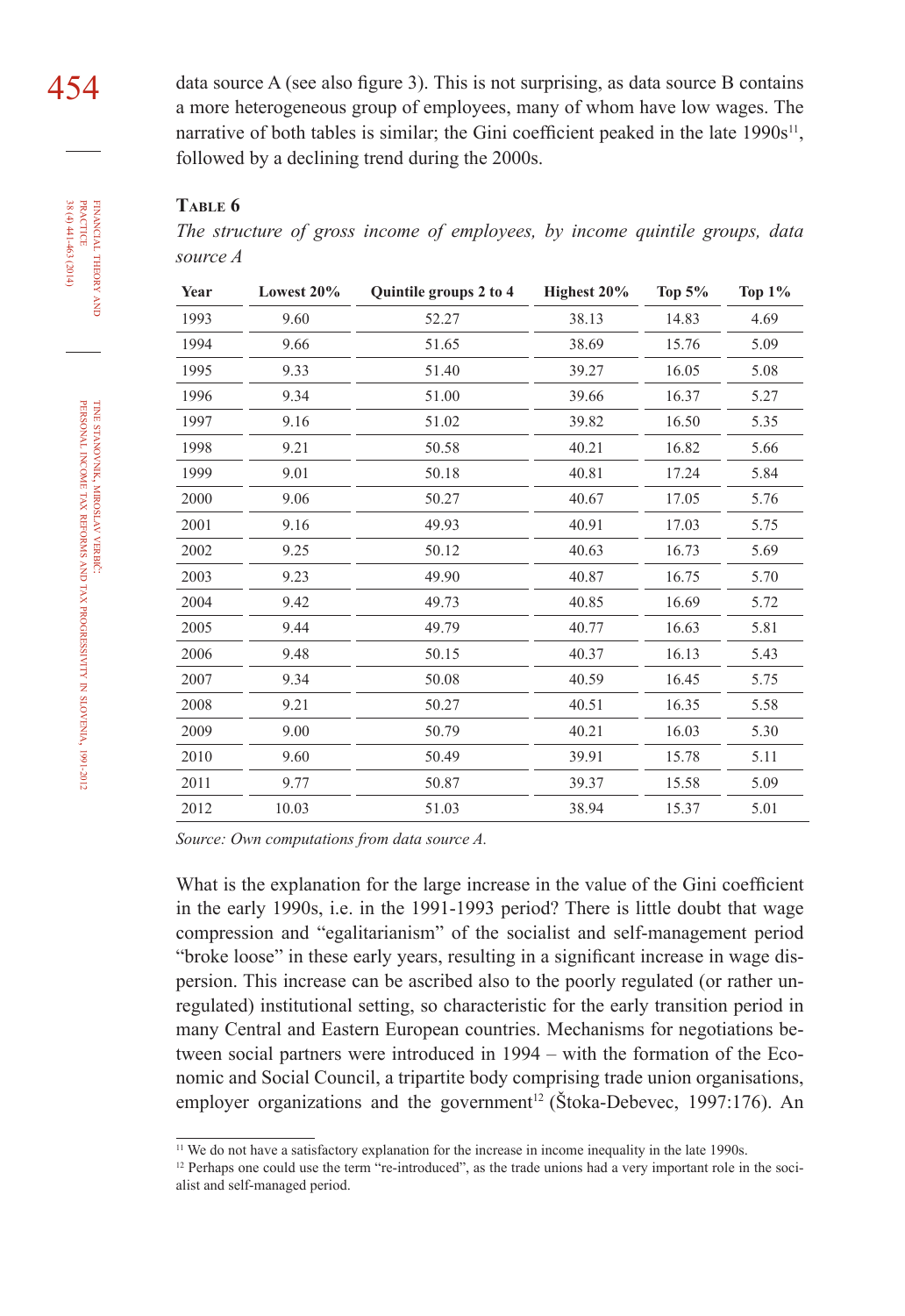agreement on wage policy, duly signed by the social partners was also passed in 1994. In 1995, the National Assembly of the Republic of Slovenia (*Državni zbor*) passed a law with a long-winded title, *The law on promulgation of the agreement on wage policy and other labour remuneration and the social compact for 1995 and the setting of minimum and maximum wage* (Official Gazette of the Republic of Slovenia 29/95). This marked the first minimum wage legislation. For the following year, 1996, the minimum wage was stipulated in the social compact and the law on the promulgation of the social compact. Starting from 1997, the minimum wage was set in a special law on the minimum wage. The minimum wage legislation might also have contributed to wage compression in recent years, as the *Law on minimum wage*, passed in February 2010 (Official Gazette of the Republic of Slovenia 13/2010) mandated an important – though gradual – increase in the minimum wage. The increase in the share of income accruing to the bottom quintile group, starting from 2010 (see tables 6 and 7) is – quite possibly – due to this new legislation.

### **Table 7**

| Year | Lowest 20% | Quintile groups 2 to 4 | Highest 20% | Top $5%$ | Top $1\%$ |
|------|------------|------------------------|-------------|----------|-----------|
| 1991 | 8.36       | 54.07                  | 37.57       | 14.23    | 4.52      |
| 1992 | 7.64       | 53.16                  | 39.20       | 15.58    | 5.15      |
| 1993 | 7.20       | 52.79                  | 40.01       | 16.04    | 5.25      |
| 1994 | 7.11       | 52.30                  | 40.59       | 16.91    | 5.65      |
| 1995 | 7.20       | 51.83                  | 40.97       | 17.09    | 5.53      |
| 1996 | 7.33       | 51.05                  | 41.62       | 17.56    | 5.87      |
| 1997 | 7.37       | 50.86                  | 41.77       | 17.82    | 5.94      |
| 1998 | 7.46       | 50.64                  | 41.90       | 18.00    | 6.32      |
| 1999 | 7.26       | 49.99                  | 42.74       | 18.62    | 6.41      |
| 2000 | 7.22       | 49.96                  | 42.82       | 18.75    | 6.73      |
| 2001 | 7.51       | 50.17                  | 42.32       | 17.90    | 6.08      |
| 2002 | 7.49       | 49.81                  | 42.69       | 18.21    | 6.24      |
| 2003 | 7.52       | 49.99                  | 42.49       | 17.99    | 6.29      |
| 2004 | 7.58       | 49.66                  | 42.76       | 18.34    | 6.53      |
| 2005 | 7.64       | 49.84                  | 42.52       | 18.06    | 6.35      |
| 2006 | 7.93       | 49.95                  | 42.12       | 17.64    | 6.21      |
| 2007 | 8.14       | 50.05                  | 41.81       | 17.45    | 6.04      |
| 2008 | 8.12       | 49.95                  | 41.93       | 17.62    | 6.13      |
| 2009 | 8.03       | 50.03                  | 41.93       | 17.28    | 5.93      |
| 2010 | 8.29       | 50.08                  | 41.63       | 17.25    | 5.93      |
| 2011 | 8.48       | 50.63                  | 40.89       | 16.58    | 5.48      |
| 2012 | 8.49       | 50.67                  | 40.84       | 16.60    | 5.62      |

*Source: Own computations from data source B.*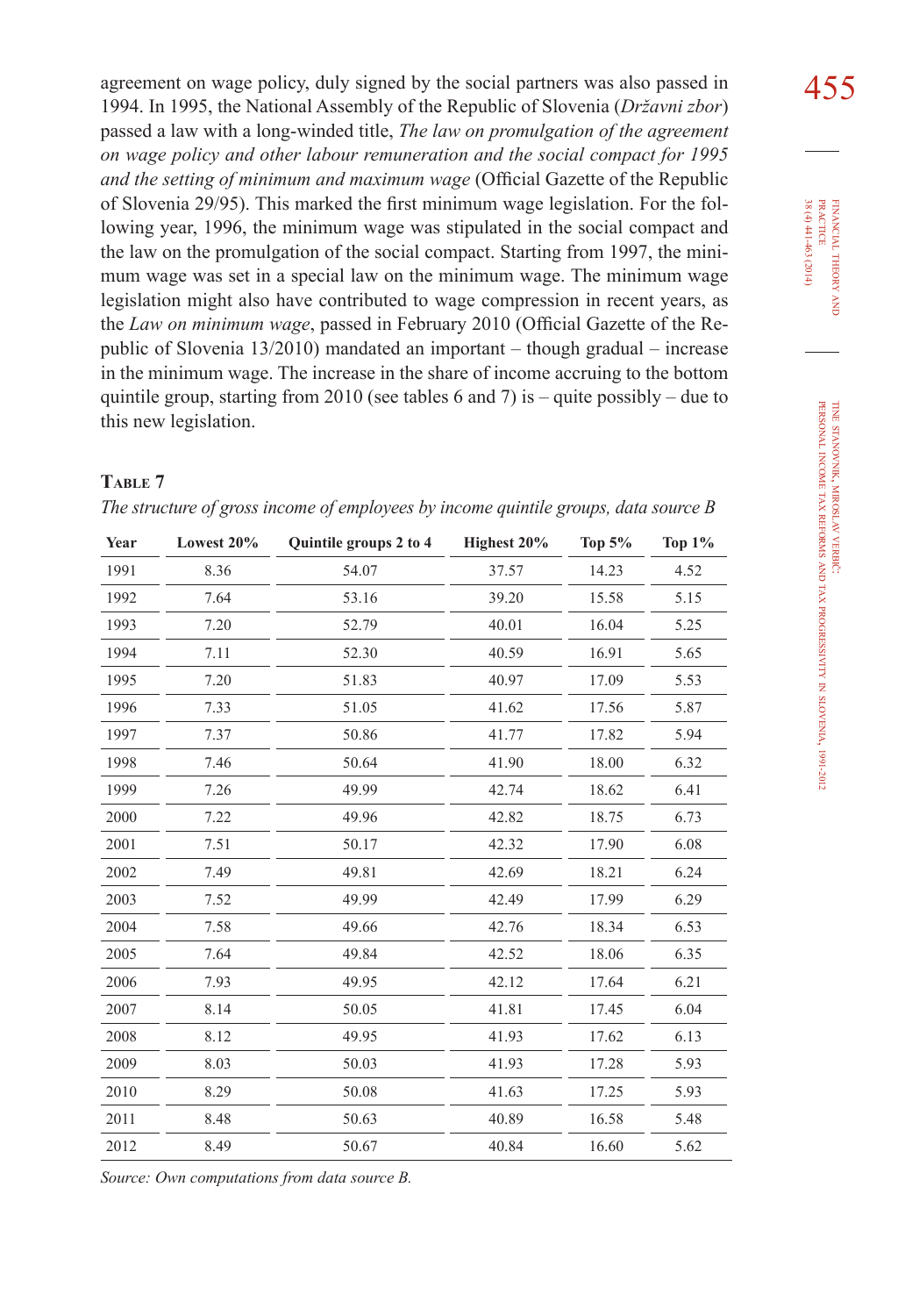*The Gini coefficient for gross income and concentration coefficients for withheld PIT, employee social contributions and "net" income, data source A*

| Year | for gross income | Gini coefficient Concentration coefficient<br>for withheld PIT | <b>Concentration for</b><br>employee social<br>contributions | Concentration<br>coefficient for<br>"net" income |
|------|------------------|----------------------------------------------------------------|--------------------------------------------------------------|--------------------------------------------------|
| 1993 | 0.282            | 0.389                                                          | 0.279                                                        | 0.259                                            |
| 1994 | 0.285            | 0.464                                                          | 0.282                                                        | 0.248                                            |
| 1995 | 0.295            | 0.472                                                          | 0.293                                                        | 0.257                                            |
| 1996 | 0.299            | 0.476                                                          | 0.295                                                        | 0.261                                            |
| 1997 | 0.302            | 0.480                                                          | 0.297                                                        | 0.265                                            |
| 1998 | 0.305            | 0.485                                                          | 0.302                                                        | 0.266                                            |
| 1999 | 0.313            | 0.492                                                          | 0.309                                                        | 0.273                                            |
| 2000 | 0.312            | 0.490                                                          | 0.310                                                        | 0.272                                            |
| 2001 | 0.314            | 0.491                                                          | 0.312                                                        | 0.273                                            |
| 2002 | 0.310            | 0.486                                                          | 0.308                                                        | 0.269                                            |
| 2003 | 0.311            | 0.486                                                          | 0.309                                                        | 0.270                                            |
| 2004 | 0.308            | 0.480                                                          | 0.303                                                        | 0.269                                            |
| 2005 | 0.308            | 0.514                                                          | 0.304                                                        | 0.264                                            |
| 2006 | 0.303            | 0.509                                                          | 0.305                                                        | 0.258                                            |
| 2007 | 0.307            | 0.510                                                          | 0.307                                                        | 0.266                                            |
| 2008 | 0.307            | 0.515                                                          | 0.308                                                        | 0.265                                            |
| 2009 | 0.311            | 0.517                                                          | 0.311                                                        | 0.268                                            |
| 2010 | 0.300            | 0.512                                                          | 0.301                                                        | 0.257                                            |
| 2011 | 0.296            | 0.504                                                          | 0.294                                                        | 0.253                                            |
| 2012 | 0.288            | 0.494                                                          | 0.285                                                        | 0.247                                            |

*Source: Own computations from data source A.*

### **Figure 3**

*The Gini coefficient for gross income of employees, 1991-2012*



*Source: Own computations from data sources A and B.*

financial theory FINANCIAL THEORY AND<br>PRACTICE<br>38 (4) 441-463 (2014) 38 (4) 441-463 (2014) practice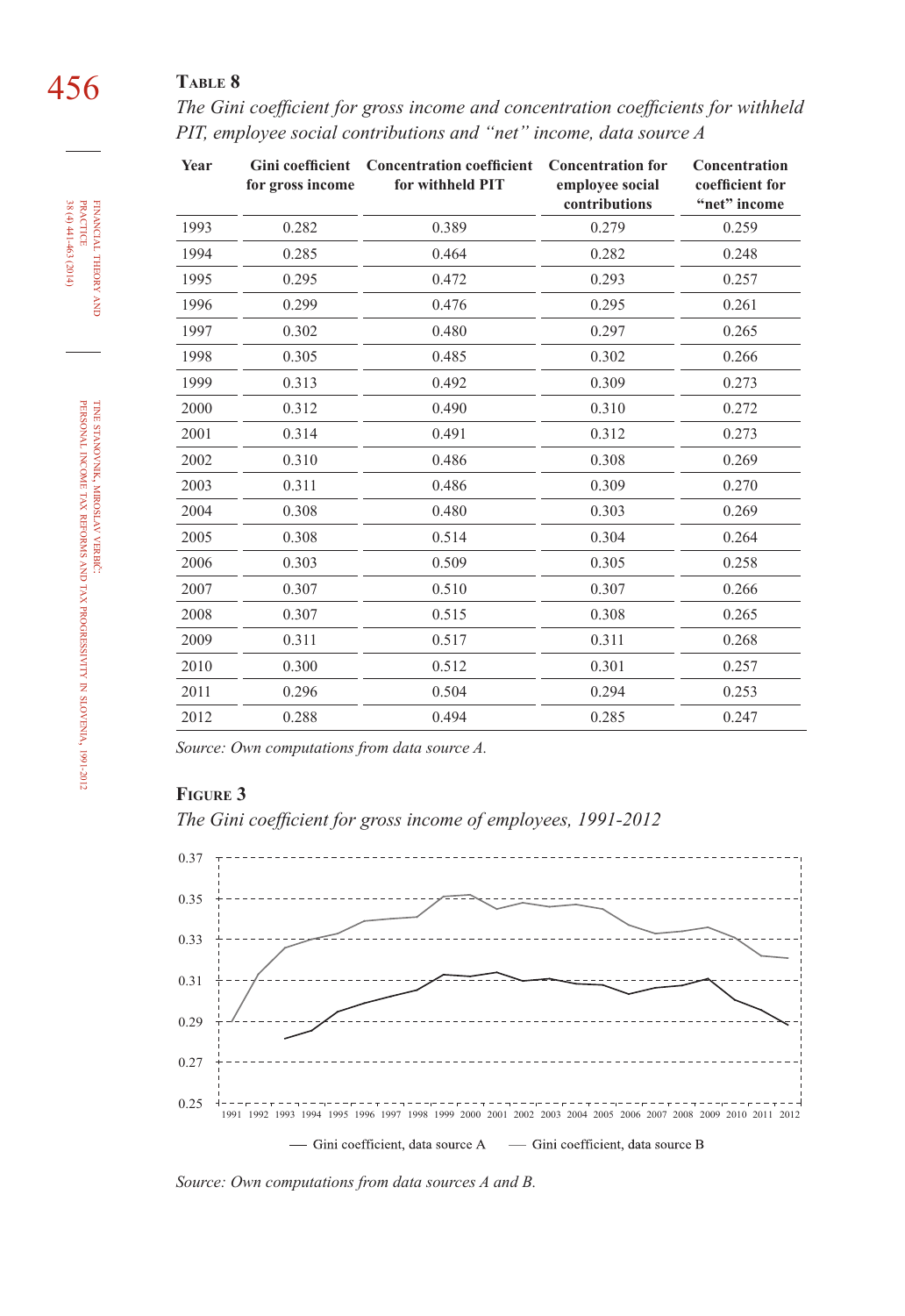| TABLE 9                                                                            | 457 |
|------------------------------------------------------------------------------------|-----|
| The Gini coefficient for gross income and concentration coefficients for paid PIT, |     |
| employee social contributions and net income, data source $B$                      |     |

| Year | <b>Gini coefficient for</b><br>gross income | Concentration<br>coefficient for<br>paid PIT | Concentration<br>coefficient for<br>employee social<br>contributions | Concentration<br>coefficient for net<br>income |
|------|---------------------------------------------|----------------------------------------------|----------------------------------------------------------------------|------------------------------------------------|
| 1991 | 0.290                                       | 0.360                                        | 0.285                                                                | 0.276                                          |
| 1992 | 0.313                                       | 0.395                                        | 0.309                                                                | 0.296                                          |
| 1993 | 0.326                                       | 0.411                                        | 0.323                                                                | 0.307                                          |
| 1994 | 0.330                                       | 0.523                                        | 0.330                                                                | 0.291                                          |
| 1995 | 0.333                                       | 0.525                                        | 0.331                                                                | 0.294                                          |
| 1996 | 0.339                                       | 0.535                                        | 0.335                                                                | 0.298                                          |
| 1997 | 0.340                                       | 0.540                                        | 0.335                                                                | 0.299                                          |
| 1998 | 0.341                                       | 0.541                                        | 0.338                                                                | 0.299                                          |
| 1999 | 0.351                                       | 0.573                                        | 0.348                                                                | 0.305                                          |
| 2000 | 0.352                                       | 0.576                                        | 0.350                                                                | 0.306                                          |
| 2001 | 0.345                                       | 0.547                                        | 0.346                                                                | 0.302                                          |
| 2002 | 0.348                                       | 0.553                                        | 0.349                                                                | 0.304                                          |
| 2003 | 0.346                                       | 0.549                                        | 0.346                                                                | 0.302                                          |
| 2004 | 0.347                                       | 0.552                                        | 0.346                                                                | 0.303                                          |
| 2005 | 0.345                                       | 0.586                                        | 0.344                                                                | 0.297                                          |
| 2006 | 0.337                                       | 0.576                                        | 0.342                                                                | 0.289                                          |
| 2007 | 0.333                                       | 0.572                                        | 0.336                                                                | 0.287                                          |
| 2008 | 0.334                                       | 0.596                                        | 0.336                                                                | 0.284                                          |
| 2009 | 0.336                                       | 0.599                                        | 0.339                                                                | 0.285                                          |
| 2010 | 0.331                                       | 0.614                                        | 0.332                                                                | 0.278                                          |
| 2011 | 0.322                                       | 0.597                                        | 0.322                                                                | 0.271                                          |
| 2012 | 0.321                                       | 0.600                                        | 0.317                                                                | 0.272                                          |

*Source: Own computations from data source B.*

What is the role of PIT and its effect on after-tax income? As seen from tables 8 and 9, the concentration coefficients for net income did not change much in the 1990s, as the increasing inequality in the distribution of gross incomes was – to a very large degree – neutralized by the PIT. Thus, the new PIT legislation applied in 1994 significantly increased the PIT progressivity. Again, the increase in the concentration coefficient for withheld PIT (data source A) in 1994 is much less pronounced than the corresponding increase for paid PIT (data source B).

The new 1994 PIT legislation obviously took everybody by surprise, so that the inequality in the distribution of net incomes of employees – as measured by the concentration coefficient for net incomes – actually decreased in that year; the concentration coefficient for "net" income (data source A) decreased from 0.259 in 1993 to 0.248 in 1994, whereas the corresponding decrease for the concentra38 (4) 441-463 (2014) **PRACTICE** 38 (4) 441-463 (2014) practice FINANCIAL THEORY financial theory i<br>And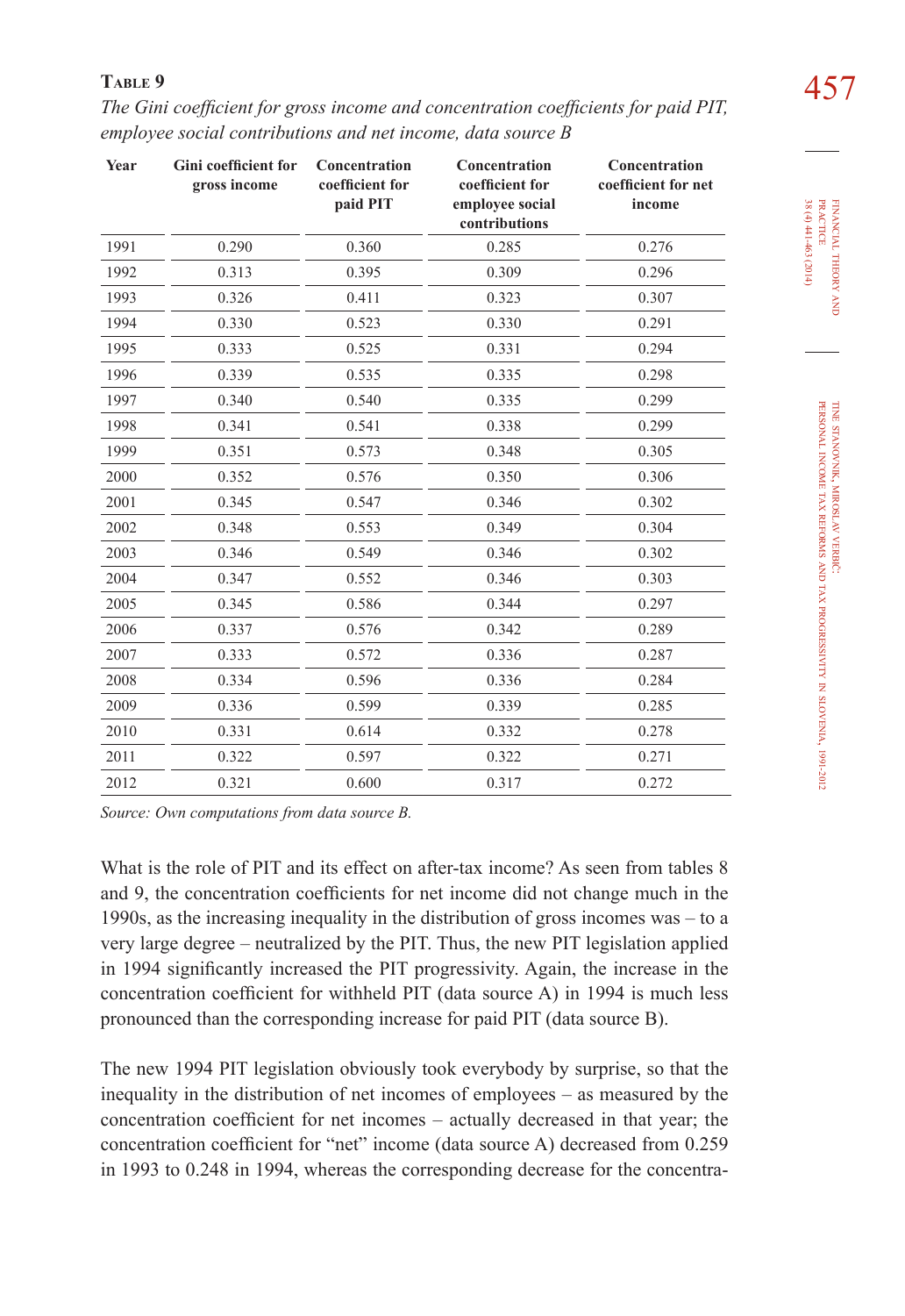458 tion coefficient for net income (data source B) was from 0.307 to 0.291. A large increase in the concentration coefficient for paid PIT (series B) is registered in 1999, caused by the aforementioned 2000 *Law on extraordinary decrease of tax liability*. This law reduced the tax liability of low-income groups for 2000 and (retroactively) for 1999. As the law expired in 2001, the concentration coefficient for paid PIT in 2001 returned to its pre-1999 value. Moreover, since it did not require any adjustments in the withholding tax formula, there were virtually no changes in the concentration coefficient for withheld PIT (series A) in those two years, as seen from table 8.

> The increase in the concentration coefficient for both withheld PIT and paid PIT in 2005 was the result of a large increase in the personal allowance, introduced by the new PIT legislation (ZDoh-1). Though further new PIT legislation (ZDoh-2), introduced in 2007, did not have an impact on the concentration coefficient for withheld and paid PIT<sup>13</sup>, amendments introduced in 2008 (differentiated personal allowance) and 2010 (large increase in the personal allowance for the low-income group) noticeably increased the concentration coefficient for paid PIT (data set B), whereas the effect on the concentration coefficient for withheld PIT (data set A) is negligible. Why? In our view, the cause for this discrepancy is that legislative changes introduced in 2008 and 2010 were – to a large degree – not taken into account in setting the amount of withheld PIT. However, unlike the 2000 *Law on extraordinary decrease of tax liability*, where a blanket rule applied that the legislative change was not taken into account in setting the amount of individual withheld PIT, here taxable persons could opt-out and declare that they did not wish the favourable personal allowance to apply<sup>14</sup>.

### **6 THE DYNAMICS OF TAX PROGRESSIVITY**

The personal income tax is a progressive tax, meaning that high-income persons pay relatively more tax than low-income persons. Formally, progressivity means that the average tax rate is an increasing function of income, i.e. that the expression:

$$
\frac{d}{dY}\left(\frac{T}{Y}\right) \tag{1}
$$

is positive. A negative value would imply that the tax is regressive and a value of zero would imply that the tax is proportional. Here *T* denotes tax liability, which is a function of income *Y*. This measure was mentioned by Pigou (1928) and analytically used on U.S. income tax data by Musgrave and Thin (1948). The discrete

financial

FINANCIAL THEORY<br>PRACTICE  $38(4)441-463(2014)$ 

38 (4) 441-463 (2014) practice

theory and

<sup>&</sup>lt;sup>13</sup> The explanation for this "surprising" result is given in section 6.

<sup>&</sup>lt;sup>14</sup> Annual PIT reports of the TARS, as well as an analysis based on data set B, show large increases in the difference between final PIT liability and withheld tax in 2008 and 2010. This gap was due mostly to large increases of tax refunds disbursed by the TARS to taxpayers. It was particularly pronounced for the low-income groups. Obviously, low-income taxpayers – for various reasons – opted for a less favourable personal allowance used in computing the amount of withholding PIT. Thus, for the bottom quintile group of taxpayers, tax refunds (as percentage of withheld PIT) were: 30.4% in 2006, 27.6% in 2007, 59.5% in 2008, 63.4% in 2009, 80.2% in 2010, 76.7% in 2011, and 77.3% in 2012.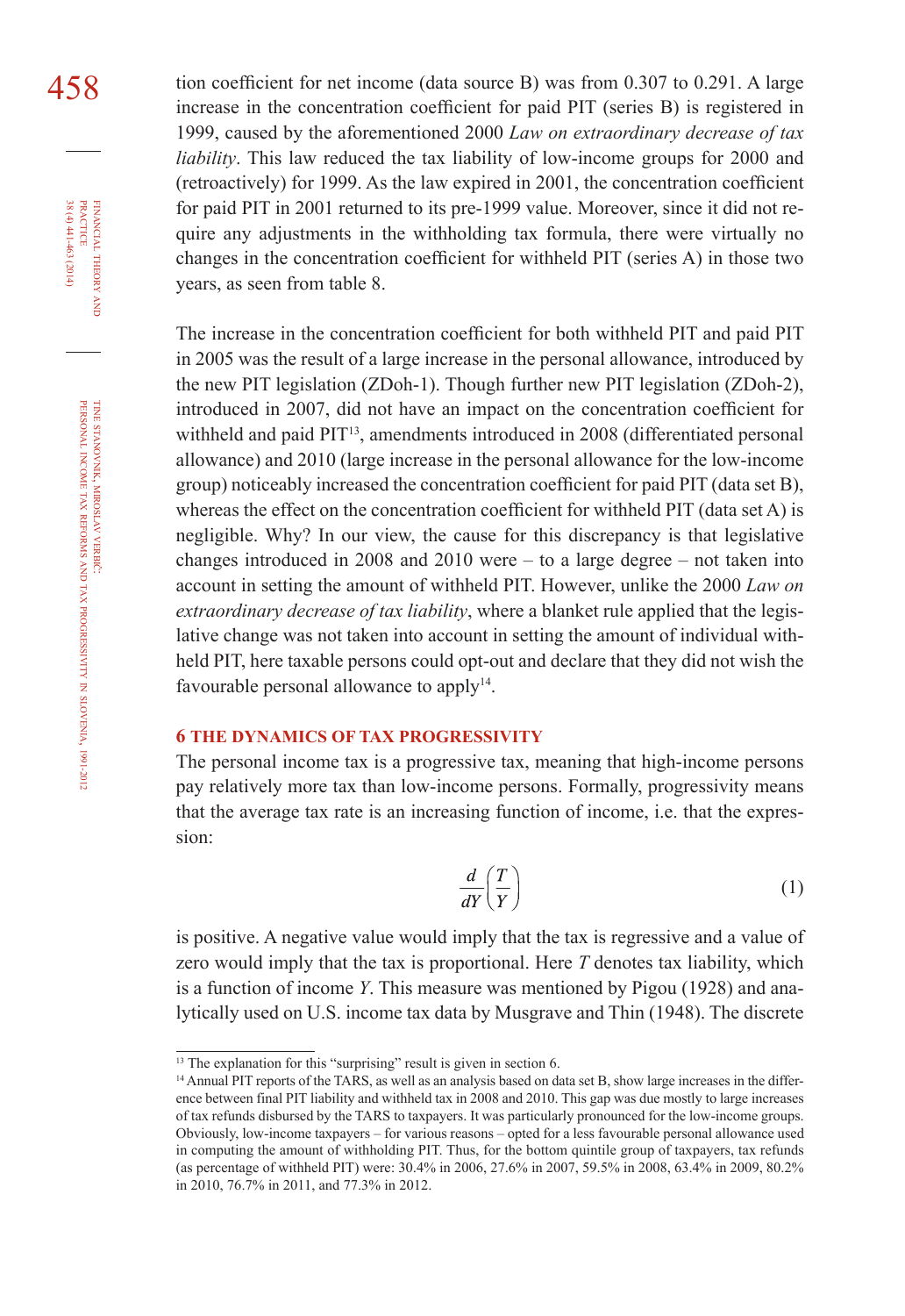variant of the above definitional formula can be used not only for the analysis of a  $\frac{459}{9}$ single income tax schedule, but also to analyse changes in the personal income tax schedules. Thus, the discrete variant of this measure uses two points on the same curve (to analyse progressivity of a given personal income tax schedule) or two points on two different curves (to analyse changes in tax progressivity when changes in the personal income tax have occurred). This measure, as well as other measures derived from this "definitional" measure of tax progressivity, is not an aggregate measure, though Musgrave and Thin (*op. cit.*) did propose one such aggregate measure<sup>15</sup>.

Most aggregate measures of tax progressivity rely on Lorenz-type curves. One such measure is the Reynolds and Smolensky (1977) index, defined as:

$$
RS = G_x - C_N^x, \qquad (2)
$$

where  $G_x$  is the Gini coefficient for gross (i.e. pre-tax) income and  $C_x^x$  is the concentration coefficient for net (after-tax) income. The other measure was suggested by Kakwani (1977) and has the following form:

$$
K = C_t^x - G_x, \tag{3}
$$

where  $C_i^x$  is the concentration coefficient for taxes. The Kakwani index of progressivity has some desirable features (*cf*. Kakwani, 1977; Creedy, 1999). Namely, the Reynolds-Smolensky index measures the vertical equity effect of the tax system, and this effect depends not only on the concentration of tax payments, but also on the average tax rate. The Kakwani index however does not depend on the "size" of the tax system, but measures only the extent of tax progressivity. It can easily be shown<sup>16</sup> that:

$$
RS = \frac{t}{1-t}K\,,\tag{4}
$$

where *t* is equal to the average tax rate. Denoting by  $G<sub>N</sub>$  the Gini coefficient for net (i.e. after-tax) income and by *R* the Atkinson-Plotnick reranking effect, equal to  $G_N - C_N^*$ , the following relation holds:

$$
G_x - G_y = RS - R. \tag{5}
$$

This relation presents the decomposition of the redistributive effect of the tax into a component due to tax progressivity and component due to reranking. Čok and Urban (2007) analysed such a decomposition based on Slovene and Croatian PIT data17. Our analysis will however be confined to the Kakwani index, with a further

16 This can be directly derived from Rao's identity.

<sup>&</sup>lt;sup>15</sup> See Musgrave and Thin (1948, p. 510). It is equal to  $(1 - G<sub>x</sub>) / (1 - G<sub>x</sub>)$ , where  $G<sub>x</sub>$  and  $G<sub>x</sub>$  are Gini coefficients for gross (pre-tax) and net (after-tax) income, respectively.

<sup>&</sup>lt;sup>17</sup> They have actually further decomposed the term *R* from expression.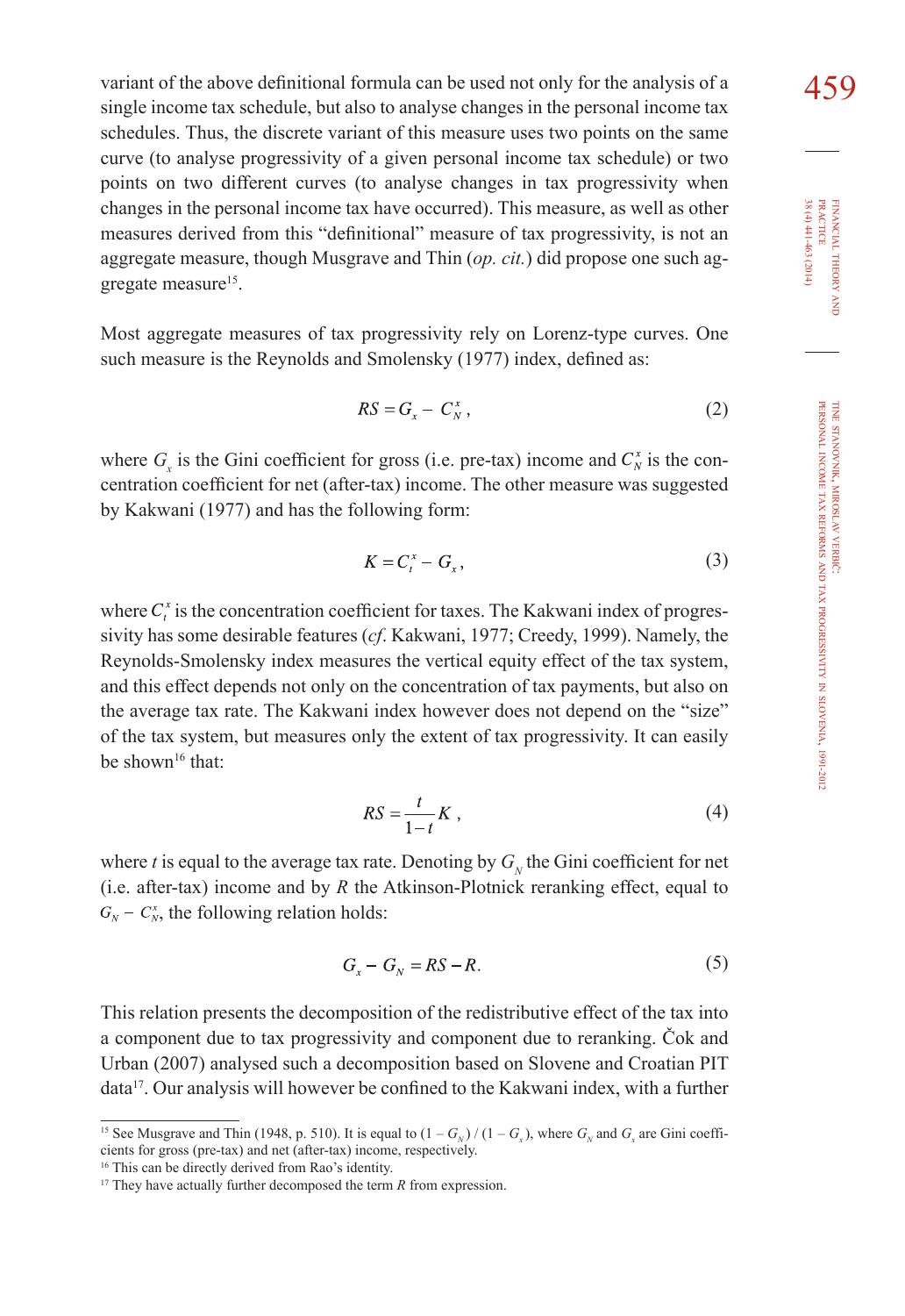460 restriction that this index will be computed by considering only personal income taxes. This will be done in order to highlight the dynamics of PIT progressivity $18$ .

> The Kakwani index of progressivity, depicted in figure 4, is computed using three different data sets. The value of the index based on data from data source A is computed using the withheld PIT, whereas the value of the index based on data source B will be computed using (a) withheld PIT, and (b) final PIT liability.

> Computation with option (a) will provide yet another opportunity to compare the values obtained from data sources A and B. As seen from figure 4, the values of the Kakwani index for withheld PIT based on data sources A and B are quite comparable. Of course, the Kakwani index computed using paid PIT is consistently higher than the index computed using withheld PIT, as the data of the Tax Administration of the Republic of Slovenia show that tax refunds are strongly concentrated among low-income groups, and additional tax payments are, likewise, strongly concentrated in higher income groups.



*Kakwani index of progressivity, 1991-2012*





*Source: Own computations from data sources A and B.*

The Kakwani index increased by leaps and bounds; these leaps and bounds occurred in the years of introduction of new PIT legislation. Thus, the first big leap occurred in 1994, when the new PIT legislation (ZDoh) replaced the 1991 Personal Income Tax Act. The second leap in this index occurred in 1999, when the

financial

FINANCIAL THEORY PRACTICE  $38(4)441-463(2014)$ 

38 (4) 441-463 (2014) practice

theory

in

slovenia, 1991-2012

<sup>&</sup>lt;sup>18</sup> Such a "partial" computation of the Kakwani index, without taking into account employee social security contributions, prevents the use of any decomposition measures. Also, the relation between the Reynolds-Smolensky index and the Kakwani index obviously do not hold for such a "partially" computed Kakwani index.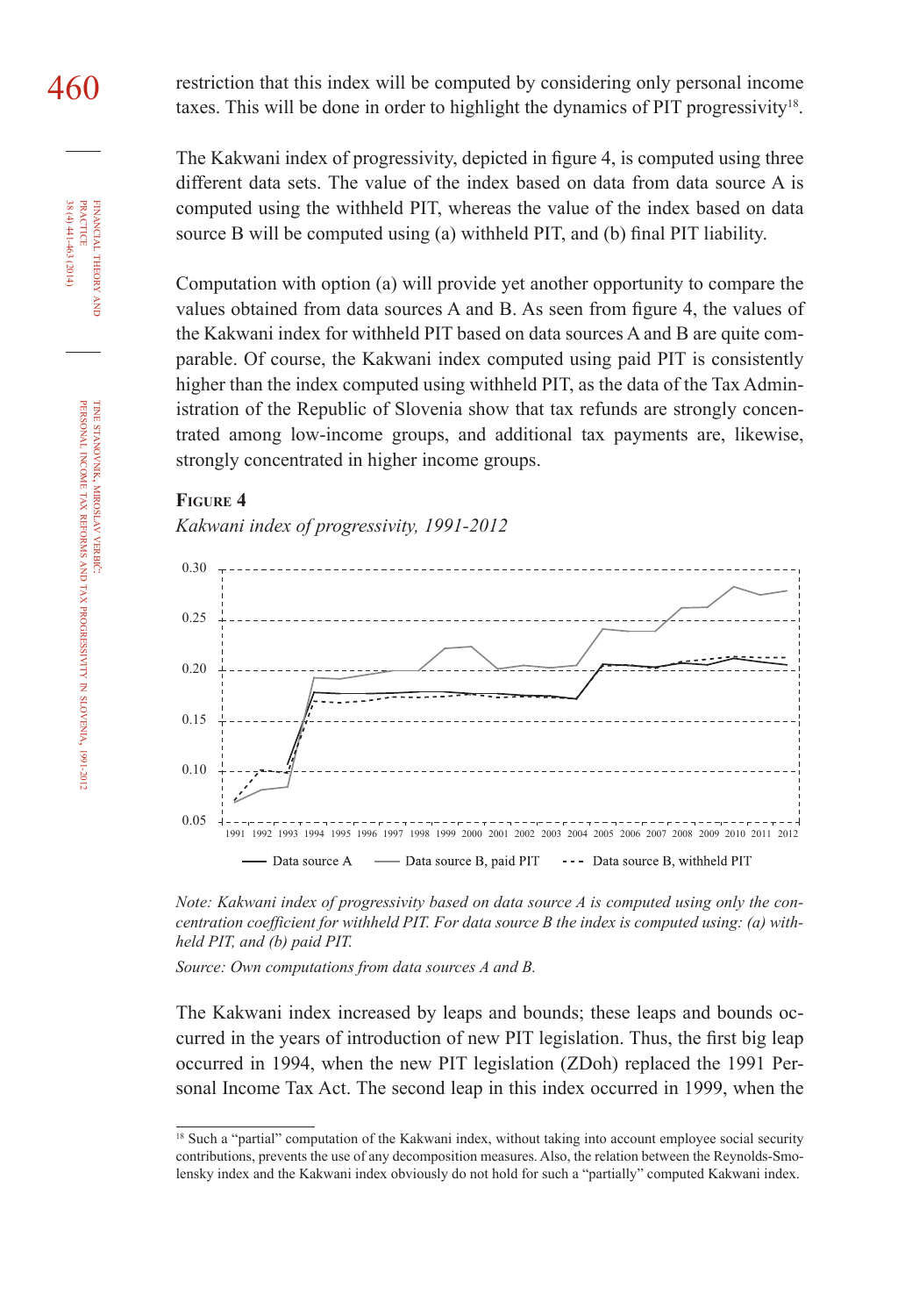*Law on extraordinary decrease of tax liability* decreased the PIT tax liability for  $\frac{461}{100}$ low-income groups. Upon expiration of this law, the Kakwani index fell "back into line". A further increase in this index occurred in 2005, when the new PIT Act (ZDoh-1) came into force.

It is quite interesting to observe that the PIT legislation which came into force in 2007 (ZDoh-2) did not have an impact on the Kakwani index, although the marginal tax rate was lowered from 50 per cent to 41 per cent. A more detailed comparison of the PIT burden according to the PIT parameters, valid in 2006, and new parameters applied in 2007 (ZDoh-2) shows that inframarginal rates were reduced, but marginal rates for the upper end of the income distribution were increased. The net summary effect of these changes on the Kakwani index was negligible. Finally, the introduction of a differentiated personal allowance in 2008 and a large increase in the personal allowance for the low-income group in 2010 resulted in leaps in tax progressivity in these two years.

### **7 CONCLUDING REMARKS**

Our analysis, based on incomes of employees, as reported in the personal income tax returns, has shown that income inequality increased in the very first years of transition, i.e. the early 1990s. Starting from 1994, when the institutional setting – the Economic and Social Council, collective agreements and legislation on minimum wages – were firmly established, the increases in inequality were quite modest. And not only that; the increases in the inequality of net incomes were virtually negligible, due to the strong mitigating effect of personal income tax legislation. In other words, the tax system acted as an effective brake, preventing the increases in inequality of gross incomes to be transmitted to increases in inequality of net incomes.

The low and stable income inequality in Slovenia is quite remarkable, considering the large social, economic and institutional changes, with the more recent years characterized by a large drop in GDP and a discredited political and economic elite. Could this stability be due also to a large – and strongly wage-regulated public sector, which could act as a "wage-setter" also for the private sector? This is certainly one of the research questions which would be worth exploring in the future.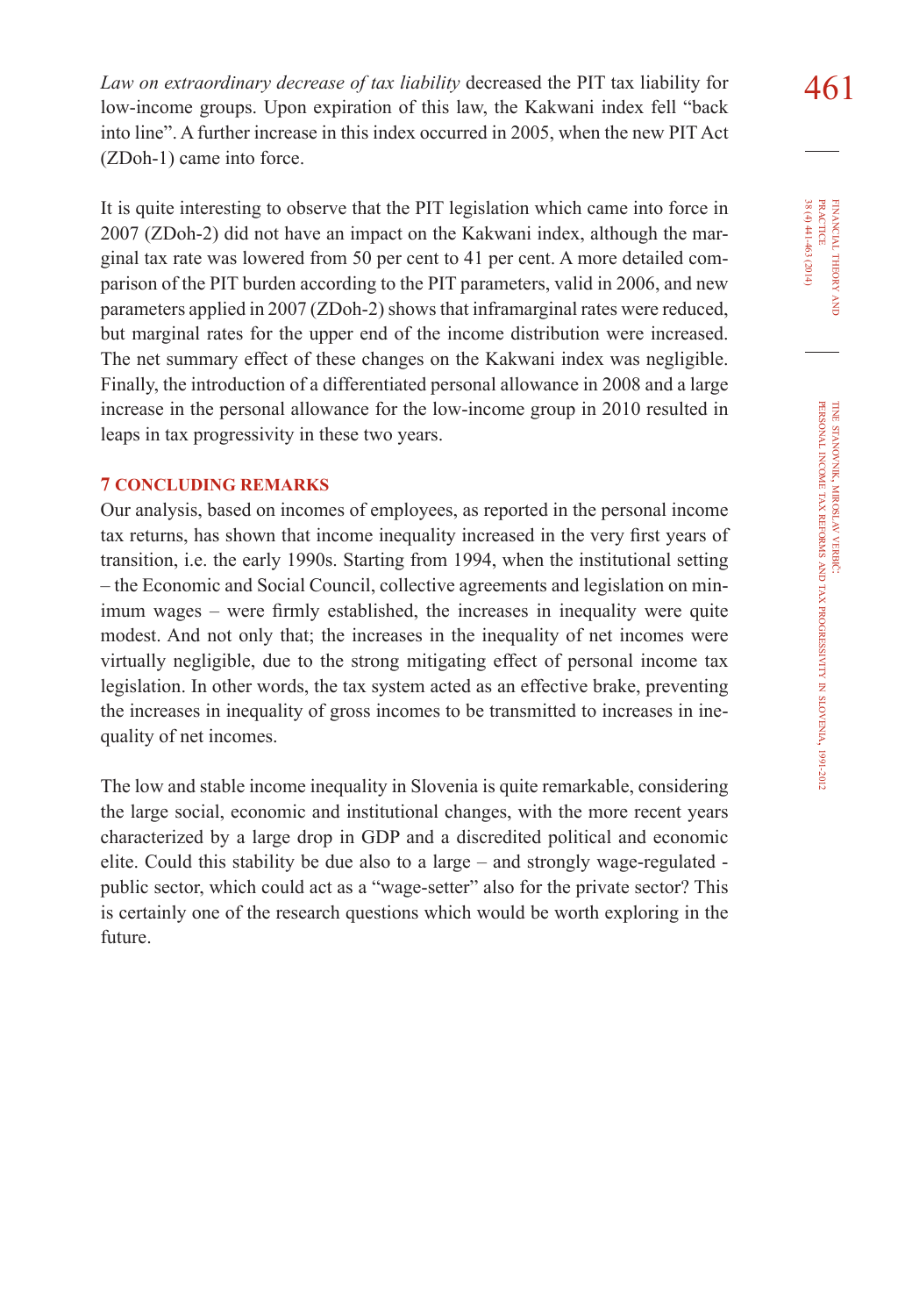# 462 **REFERENCES**

- 1. Alvaredo, F. [et al.], 2013. The Top 1 Percent in International and Historical Perspective. *The Journal of Economic Perspectives,* 27(3), pp. 3-22. doi: [10.1257/jep.27.3.](http://dx.doi.org/10.1257/jep.27.3.3)3
- 2. Atkinson, A., 1998. The Distribution of Income in Industrialized Countries. In: *Income Inequality: Issues and Policy Options, a Symposium Sponsored by the Federal Reserve Bank of Kansas City.* Kansas City, MO: The Federal Reserve Bank of Kansas City, pp. 11-32.
- 3. Atkinson, A., 2007. The Long Run Earnings Distribution in Five Countries: "Remarkable Stability", U, V or W? *Review of Income and Wealth*, 53(1), pp. 1-24. doi: [10.1111/j.1475-4991.2007.00215.](http://dx.doi.org/10.1111/j.1475-4991.2007.00215.x)x
- 4. Atkinson, A., 2008. *The Changing Distribution of Earnings in OECD Countries*. Oxford: Oxford University Press. doi: [10.1093/acprof:oso/9780199532](http://dx.doi.org/10.1093/acprof:oso/9780199532438.001.0001) [438.001.000](http://dx.doi.org/10.1093/acprof:oso/9780199532438.001.0001)1
- 5. Atkinson, A., Piketty, T. and Saez, E., 2011. Top Incomes in the Long Run of History. *Journal of Economic Literature*, 49(1), pp. 3-71. doi: [10.1257/](http://dx.doi.org/10.1257/jel.49.1.3) [jel.49.1.](http://dx.doi.org/10.1257/jel.49.1.3)3
- 6. Blinder, A. S., 1993. Comment. In: D. B. Papadimitriou and E. N. Wolff, eds. *Poverty and Prosperity in the USA in the Late Twentieth Century. Basing*stoke: Macmillan.
- 7. Čok, M. and Urban, I., 2007. Distribution of Income and Taxes in Slovenia and Croatia. *Post-Communist Economies*, 19(3), pp. 299-316. doi: [10.1080/1](http://dx.doi.org/10.1080/14631370701503406) [463137070150340](http://dx.doi.org/10.1080/14631370701503406)6
- 8. Čok, M., Urban, I. and Verbič, M., 2013. Income Redistribution Through Taxes and Social Benefits: The Case of Slovenia and Croatia. *Panoeconomicus*, 60(5), pp. 667-686. doi: [10.2298/PAN1305667](http://dx.doi.org/10.2298/PAN1305667C)C
- 9. Creedy, J., 1999. Taxation, Redistribution and Progressivity: An Introduction. *Australian Economic Review,* 32(4), pp. 410-422. doi: [10.1111/1467-](http://dx.doi.org/10.1111/1467-8462.00130) [8462.0013](http://dx.doi.org/10.1111/1467-8462.00130)0
- 10. Kakwani, N. C., 1977. Measurement of Tax Progressivity: An International Comparison. *The Economic Journal*, 87(345), pp. 71-80. doi: [10.2307/223183](http://dx.doi.org/10.2307/2231833)3
- 11. Majcen, B. [et al.], 2009. The Income Tax Reform in Slovenia: Should the Flat Tax Have Prevailed? *Eastern European Economics*, 47(5), pp. 5-24. doi: [10.2753/EEE0012-877547050](http://dx.doi.org/10.2753/EEE0012-8775470501)1
- 12. Musgrave, R. A. and Thin, T., 1948. Income Tax Progression, 1929-48. *Journal of Political Economy*, 56(6), pp. 498-514. doi: [10.1086/25674](http://dx.doi.org/10.1086/256742)2
- 13. Pigou, A. C., 1928. *A Study in Public Finance.* London: Macmillan.
- 14. Piketty, T. and Saez, E., 2013. Top Incomes and the Great Recession: Recent Evolutions and Policy Implications. *IMF Economic Review,* 61(3), pp. 456- 478. doi: [10.1057/imfer.2013.14](http://dx.doi.org/10.1057/imfer.2013.14)
- 15. Piketty, T., 2013. *Capital in the Twenty-First Century.* Harvard University Press.

financial theory FINANCIAL THEORY AND<br>PRACTICE<br>38 (4) 441-463 (2014) 38 (4) 441-463 (2014) practice